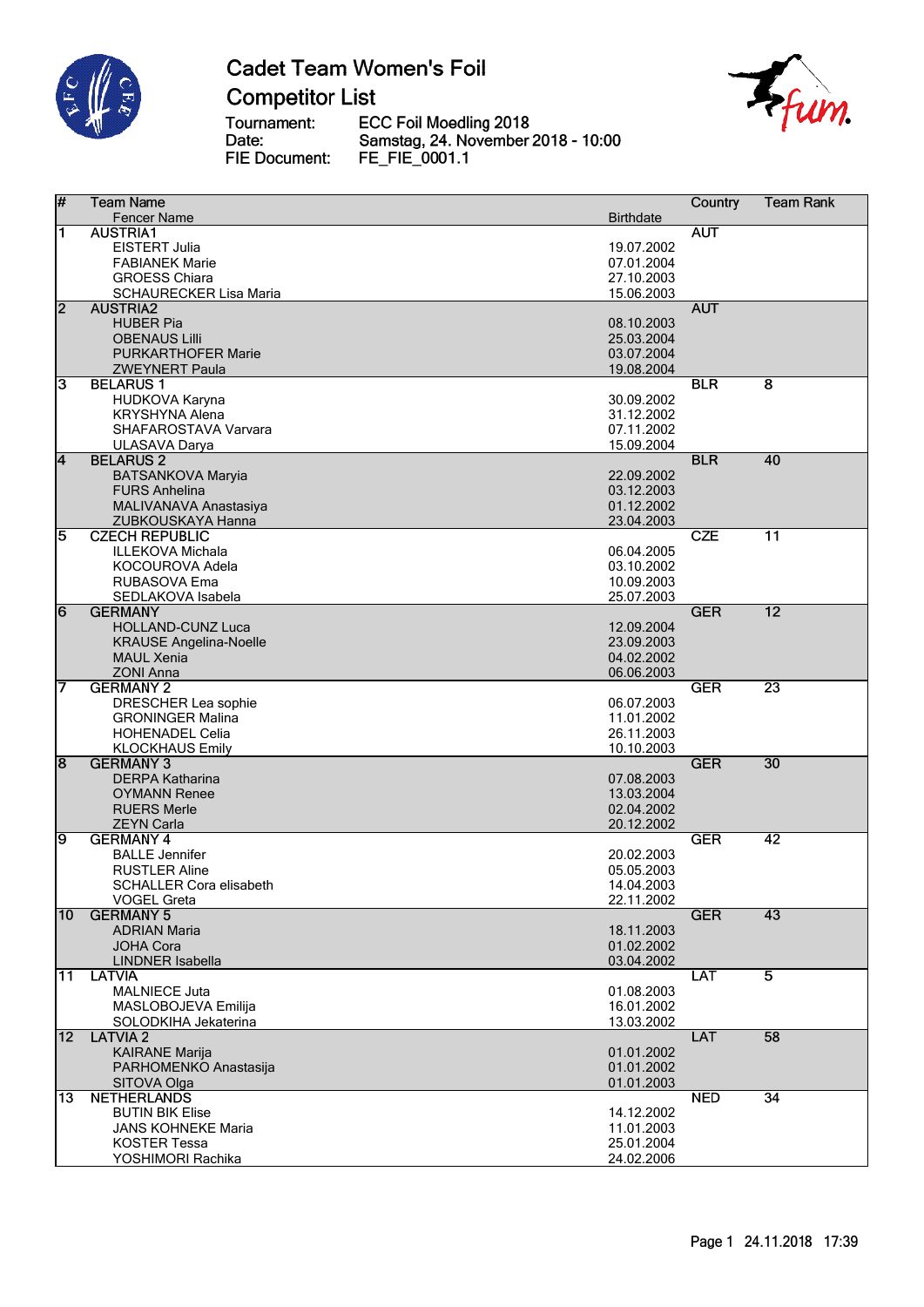E **Team Name** Country **Team Rank** Fencer Name Birthdate Birthdate Birthdate Birthdate Birthdate Birthdate Birthdate Birthdate Birthdate Birthdate Birthdate Birthdate Birthdate Birthdate Birthdate Birthdate Birthdate Birthdate Birthdate Birthdate Birthdate 14  $ROU$ 7 CORBU Emilia 25.02.2002 DINCA Andreea 03.09.2005 SOFRAN Teodora 15.05.2003 VASILE Karina<br>ROMANIA 2  $\overline{15}$ **ROU**  $17$ KOROSSY Melissa 08.03.2002 MANESCU Denisa 29.04.2004 RADU Paula 16  $\overline{\text{ROU}}$  $\overline{35}$ MANOLACHE PASSIMA Iana<br>TANASE Alexandra 15.03.2006<br>12.02.2004 TANASE Alexandra (12.02.2004) 12.02.2004<br>TEODORESCU Maria (12.02.2005) 19.08.2005 TEODORESCU Maria  $\overline{17}$ **SRB**  $\overline{70}$ JELICIC Julija 26.09.2003 SKOBIC Milena 2003 Control of the Control of the Control of the Control of the Control of the Control of the Control of the Control of the Control of the Control of the Control of the Control of the Control of the Control STOJANOVIC Sonja 09.10.2004 ZDRAVKOVIC Jovana 20.01.2003  $\overline{\text{TUR}}$ 19 निष्ठ ALIOGLU Nazli Ceren 2008 (2008) 2012 - 2013 (2009) 2012 2020 2031 2040 205.01.2003<br>KARABIYIK Gozde KARABIYIK Gozde KARATABAN Selma Defne 06.03.2004 TASDELEN Melike  $\overline{19}$ TUR  $\overline{44}$ ERTUN Lal 05.05.2004 ISEVCAN Balca 12.09.2003 TOPKORU Deniz Sona **UKR**  $\overline{20}$  $\overline{4}$ MORGUN Nadiya 04.09.2002 POLOZIUK Alina 05.05.2002 SOPIT OLGA SOPIT SVITLANA 27.02.2003  $\overline{21}$ **UKR**  $10$ KALKUTINA Olga 11.04.2003 MESHKA Galina SARKISIAN Khrystyna 02.01.2003 SOLOBAEVA Elina<br>12.11.10.2004 UNITED STATES OF AMERICA  $\overline{22}$ **TISA** 45 CHO Sabrina 14.01.2002 LAM Justina 18.09.2003 RHODES Zander TAN Helen 29.10.2002<br>
UNITED STATES OF AMERICA 2 23 **USA** AHN Gabriella 17.06.2003 KOO Haley Bevan 2008 08:02.2002 November 2008 08:02.2002 LEE Yejine 10.05.2002 STAMOS Maria 07.03.2002  $\overline{24}$ **USA** FERRARI Christina 29.06.2002 HORSLEY Asherah 17.09.2002 NISHIMURA Madeleine 06.04.2002 YAROSHENKO Karina<br>UNITED STATES OF AMERICA 4 25 **USA** CHUSID Renata 02.01.2003 HUNG Juliana 12.02.2004 LEE Annora TAN Elisha 08.09.2002

**Cadet Team Women's Foil** 

FE FIE 0001.1 Page 2 24.11.2018 17:39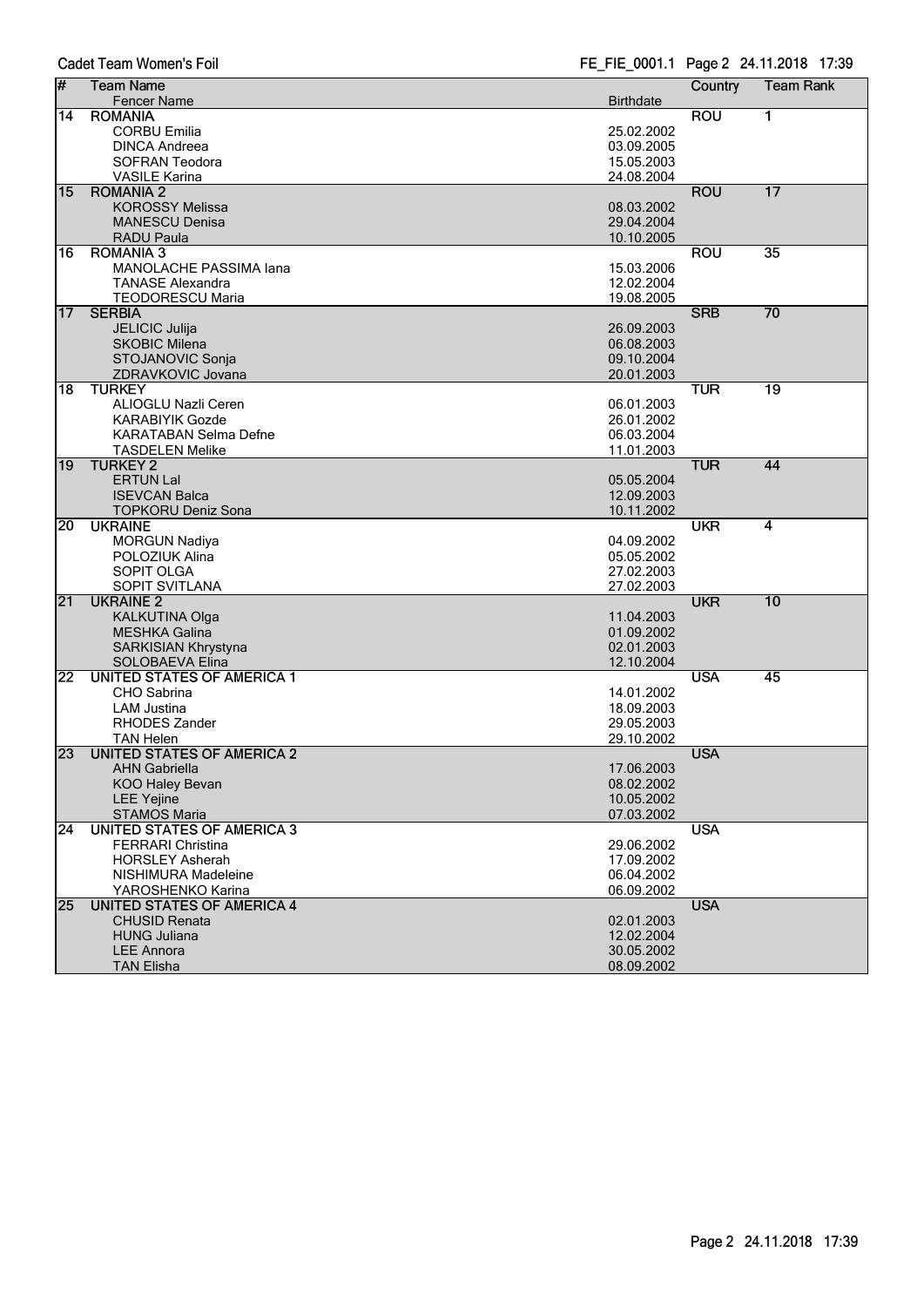|                                                        | <b>ECC Foil Moedling 2018</b>  |  |  |  |  |
|--------------------------------------------------------|--------------------------------|--|--|--|--|
|                                                        | Moedling                       |  |  |  |  |
|                                                        | Samstag, 24. November 2018     |  |  |  |  |
|                                                        | <b>Cadet Team Women's Foil</b> |  |  |  |  |
| Total # of competitors: 25                             |                                |  |  |  |  |
| Round 1<br>DE table with all places fenced-off from 16 |                                |  |  |  |  |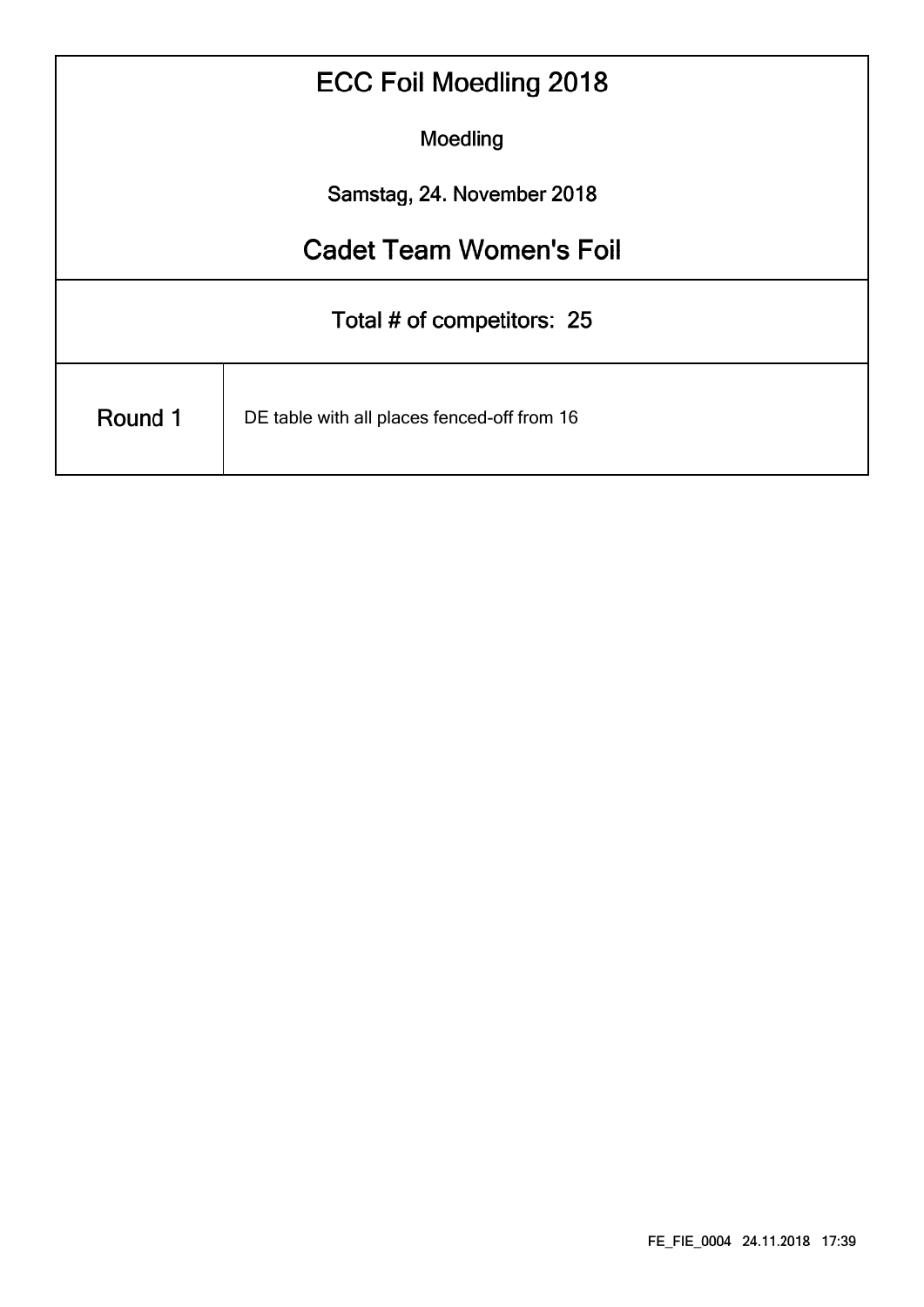

Seeding for Round #1 - DE (All Places Fenced)

Tournament:<br>Date: FIE Document:

# ECC Foil Moedling 2018<br>Samstag, 24. November 2018 - 10:00<br>FE\_FIE\_0001.2



| Seed            | Team Name                  | Country    | Team Rank       | Notes |
|-----------------|----------------------------|------------|-----------------|-------|
|                 | ROMANIA                    | ROU        |                 |       |
| $\overline{2}$  | <b>UKRAINE</b>             | <b>UKR</b> | 14              |       |
| $\overline{3}$  | LATVIA                     | LAT        | 5               |       |
| 4               | <b>BELARUS1</b>            | <b>BLR</b> | $\overline{8}$  |       |
| 5               | UKRAINE 2                  | <b>UKR</b> | $\overline{10}$ |       |
| 6               | <b>CZECH REPUBLIC</b>      | <b>CZE</b> | $\overline{11}$ |       |
| 7               | <b>GERMANY</b>             | <b>GER</b> | $\overline{12}$ |       |
| 8               | <b>ROMANIA 2</b>           | ROU        | 17              |       |
| 9               | <b>TURKEY</b>              | <b>TUR</b> | 19              |       |
| 10              | <b>GERMANY 2</b>           | <b>GER</b> | 23              |       |
| 11              | <b>GERMANY 3</b>           | <b>GER</b> | 30              |       |
| 12              | <b>NETHERLANDS</b>         | <b>NED</b> | $\overline{34}$ |       |
| $\overline{13}$ | <b>ROMANIA 3</b>           | <b>ROU</b> | 35              |       |
| $\overline{14}$ | <b>BELARUS 2</b>           | <b>BLR</b> | $\overline{40}$ |       |
| $\overline{15}$ | <b>GERMANY 4</b>           | <b>GER</b> | 42              |       |
| $\overline{16}$ | <b>GERMANY 5</b>           | <b>GER</b> | 43              |       |
| $\overline{17}$ | <b>TURKEY 2</b>            | TUR        | 44              |       |
| $\overline{18}$ | UNITED STATES OF AMERICA 1 | <b>USA</b> | 45              |       |
| $\overline{19}$ | <b>LATVIA 2</b>            | LAT        | 58              |       |
| 20              | <b>SERBIA</b>              | <b>SRB</b> | 70              |       |
| $\overline{21}$ | <b>AUSTRIA1</b>            | <b>AUT</b> |                 |       |
| 22              | UNITED STATES OF AMERICA 4 | <b>USA</b> |                 |       |
| 23              | UNITED STATES OF AMERICA 3 | <b>USA</b> |                 |       |
| 24              | AUSTRIA2                   | AUT        |                 |       |
| $\overline{25}$ | UNITED STATES OF AMERICA 2 | <b>USA</b> |                 |       |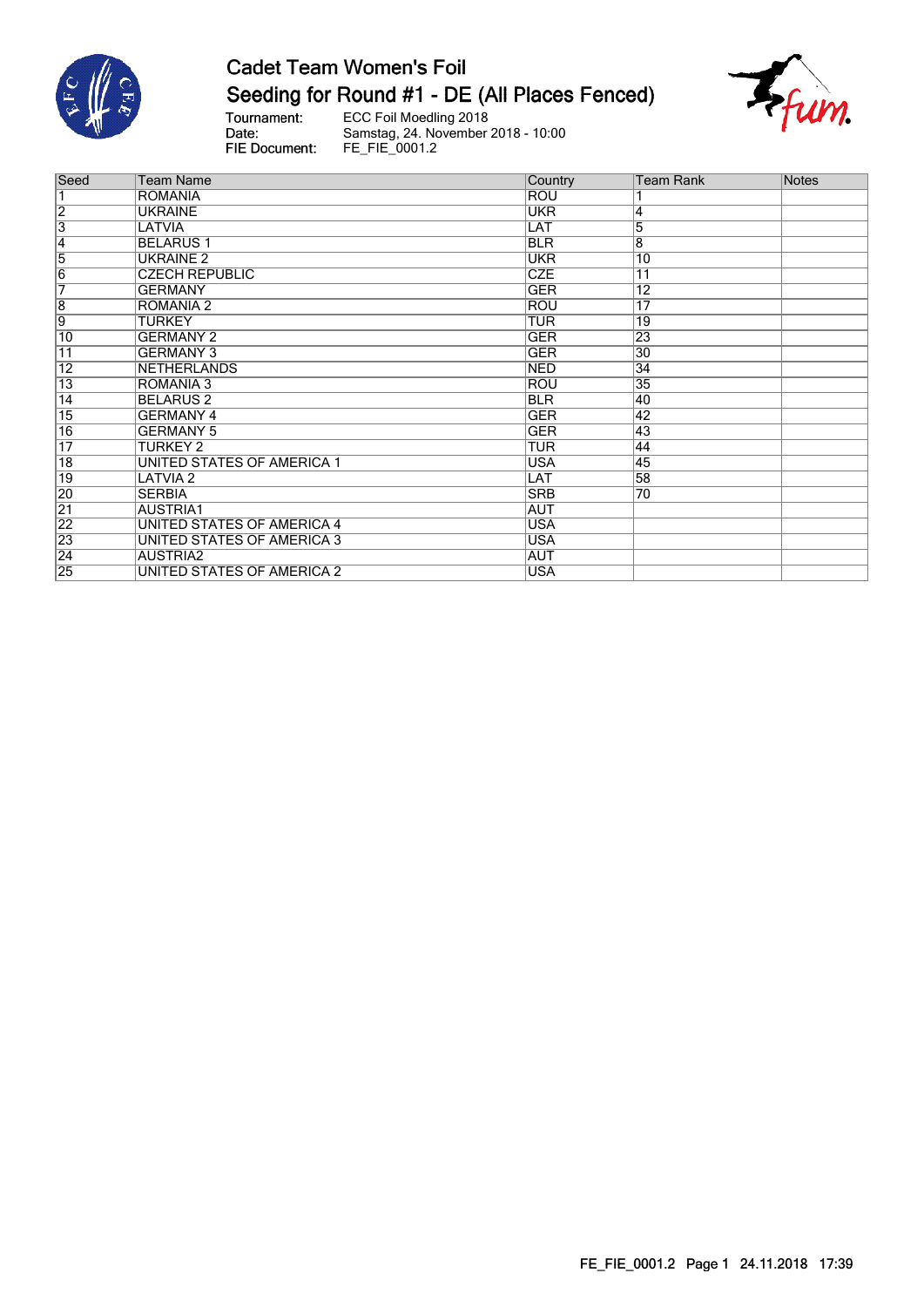#### Cadet Team Women's Foil - Round #1 - DE (All Places Fenced) (All tables)

| Table of 32                                   |                | Table of 16                                                             |
|-----------------------------------------------|----------------|-------------------------------------------------------------------------|
| (1) ROMANIA<br>ROU                            |                |                                                                         |
| <u>(32) -BYE-</u>                             | 1              | <u>(1) ROMANIA</u>                                                      |
| <u>(17) TURKEY 2</u><br>TUR                   |                |                                                                         |
| <u>(16) GERMANY 5</u><br><b>GER</b>           | $\overline{2}$ | (16) GERMANY 5<br>45 - 42<br>Ref: POST Patrick (NED)                    |
| <u>(9) TURKEY</u><br>TUR                      |                |                                                                         |
| (24) AUSTRIA2<br>AUT                          | 3              | (9) TURKEY<br>$45 - 13$<br>Ref: LELEYKO Olga (UKR)                      |
| (25) UNITED STATES OF AMERICA 2<br><b>USA</b> |                |                                                                         |
| <u>(8) ROMANIA 2</u><br>ROU                   | 4              | (8) UNITED STATES OF AMERICA 2<br>45 - 10<br>Ref: SCHARF Willhelm (GER) |
| <u>(5) UKRAINE 2</u>                          |                |                                                                         |
| <b>UKR</b><br>(28) -BYE-                      | 5              | <u>(5) UKRAINE 2</u>                                                    |
| (21) AUSTRIA1                                 |                |                                                                         |
| <b>AUT</b>                                    | 6              | <u>(12) AUSTRIA1</u><br>45 - 37                                         |
| (12) NETHERLANDS<br>NED                       |                | Ref: HASIK Karel (CZE)                                                  |
| <u>(13) ROMANIA 3</u><br>ROU                  | 7              | (13) SERBIA                                                             |
| (20) SERBIA<br>SRB                            |                | 45 - 35<br>Ref: KLUGER Vincent (GER)                                    |
| <u>(29) -BYE-</u>                             |                |                                                                         |
| (4) BELARUS 1<br><b>BLR</b>                   | 8              | <u>(4) BELARUS 1</u>                                                    |
| <u>(3) LATVIA</u>                             |                |                                                                         |
| LAT<br><u>(30) -BYE-</u>                      | 9              | 3) LATVIA                                                               |
| <u>(19) LATVIA 2</u>                          |                |                                                                         |
| I AT                                          | 10             | (14) LATVIA 2<br>45 - 20                                                |
| (14) BELARUS 2<br>BI R                        |                | Ref: ENACHE-MIJA Bianca (GER)                                           |
| (11) GERMANY 3<br>GER                         |                | (11) UNITED STATES OF AMERICA 4                                         |
| (22) UNITED STATES OF AMERICA 4<br><b>USA</b> | 11             | 45 - 16<br>Ref: KUDLACEK Beatrice (AUT)                                 |
| <u>(27) -BYE-</u>                             |                |                                                                         |
| (6) CZECH REPUBLIC<br><b>CZE</b>              | 12             | (6) CZECH REPUBLIC                                                      |
| <u>(7) GERMANY</u>                            |                |                                                                         |
| GER<br>(26) -BYE-                             | 13             | GERMANY                                                                 |
| (23) UNITED STATES OF AMERICA 3               |                |                                                                         |
| <b>USA</b><br><u>(10) GERMANY 2</u>           | 14             | (10) UNITED STATES OF AMERICA 3<br>45 - 35<br>Ref: PREDESCU Mihai (ROU) |
| GER<br>(15) GERMANY 4                         |                |                                                                         |
| GER                                           | 15             | (15) UNITED STATES OF AMERICA 1<br>45 - 15                              |
| (18) UNITED STATES OF AMERICA 1<br><b>USA</b> |                | Ref: PUPSHYNOVICH Uladzimir (BLR)                                       |
| (31) -BYE-                                    |                | (2) UKRAINE                                                             |
| (2) UKRAINE<br>UKR                            | 16             |                                                                         |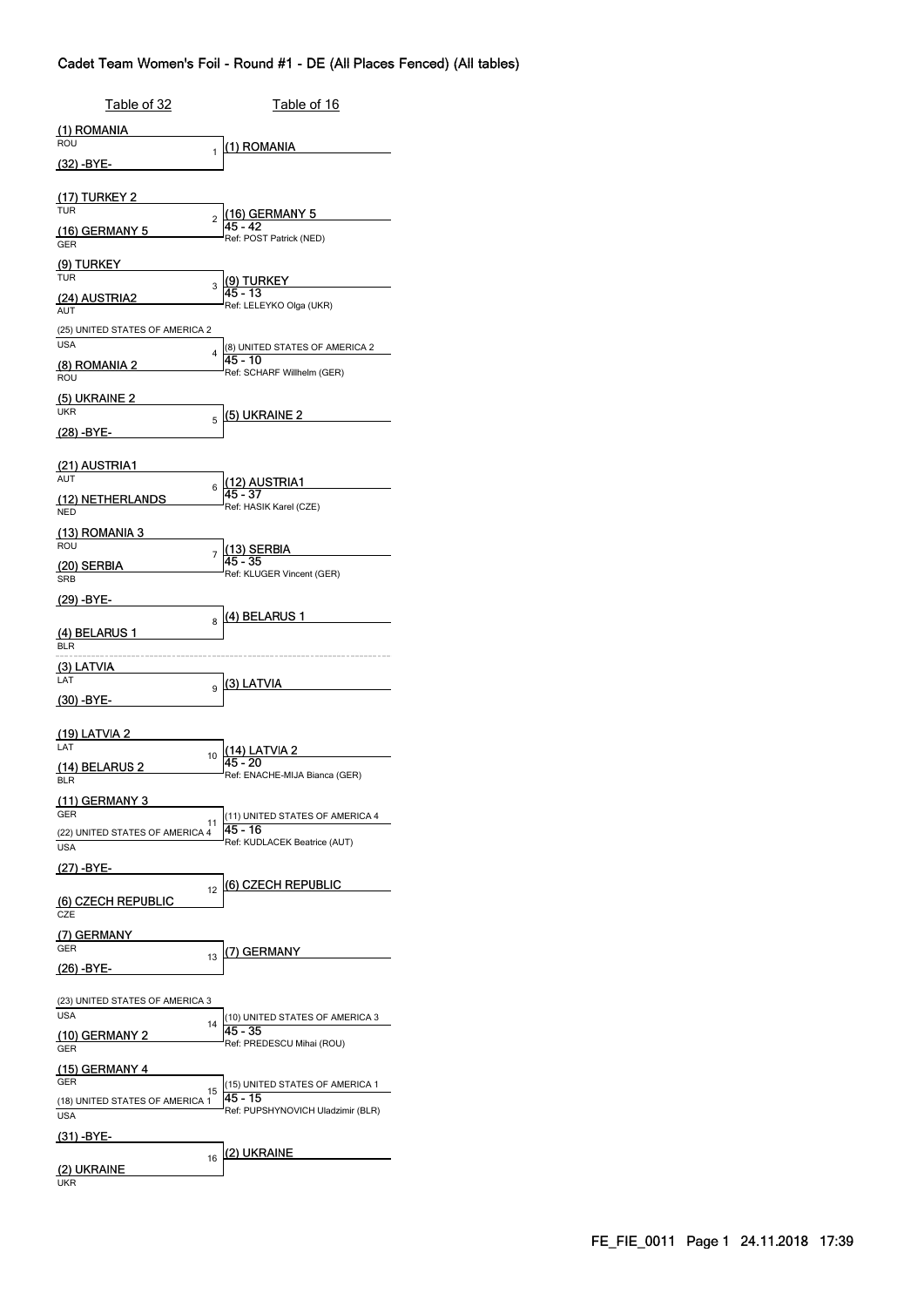#### Cadet Team Women's Foil - Round #1 - DE (All Places Fenced) (All tables)

| Table of 16                                   | Table of 8 (Pl. 1-8)                        | Semi-Finals                                | <b>Finals</b>                             |                                                |
|-----------------------------------------------|---------------------------------------------|--------------------------------------------|-------------------------------------------|------------------------------------------------|
| (1) ROMANIA                                   |                                             |                                            |                                           |                                                |
| ROU                                           | (1) ROMANIA                                 |                                            |                                           |                                                |
| (16) GERMANY 5                                | $45 - 29$                                   |                                            |                                           |                                                |
| <b>GER</b>                                    | Ref: KUDLACEK Beatrice (AUT)                | 1) UNITED STATES OF AMERICA 2              |                                           |                                                |
| (9) TURKEY                                    |                                             | $45 - 23$<br>Ref: LELEYKO Olga (UKR)       |                                           |                                                |
| <b>TUR</b><br>$\overline{2}$                  | (8) UNITED STATES OF AMERICA 2<br>$45 - 21$ |                                            |                                           |                                                |
| (8) UNITED STATES OF AMERICA 2                | Ref: KLUGER Vincent (GER)                   |                                            |                                           |                                                |
| <b>USA</b>                                    |                                             |                                            | (1) UNITED STATES OF AMERICA 2<br>45 - 15 |                                                |
| (5) UKRAINE 2<br><b>UKR</b>                   |                                             |                                            | Ref: LELEYKO Olga (UKR)                   |                                                |
| 3                                             | (5) AUSTRIA1<br>$45 - 25$                   |                                            |                                           |                                                |
| (12) AUSTRIA1<br>AUT                          | Ref: HASIK Karel (CZE)                      | (4) AUSTRIA1                               |                                           |                                                |
| (13) SERBIA                                   | $\overline{2}$                              | $45 - 34$                                  |                                           |                                                |
| <b>SRB</b>                                    | (4) BELARUS 1                               | Ref: KLUGER Vincent (GER)                  |                                           |                                                |
| (4) BELARUS 1                                 | $45 - 24$                                   |                                            |                                           |                                                |
| <b>BLR</b>                                    | Ref: SCHARF Willhelm (GER)                  |                                            |                                           | (1) UNITED STATES OF AMERICA 1                 |
| (3) LATVIA                                    |                                             |                                            |                                           | $45 - 40$<br>Ref: PUPSHYNOVICH Uladzimir (BLR) |
| LAT<br>5                                      | (3) LATVIA                                  |                                            |                                           |                                                |
| (14) LATVIA 2                                 | $45 - 15$<br>Ref: POST Patrick (NED)        |                                            |                                           |                                                |
| LAT                                           | 3                                           | 3) UNITED STATES OF AMERICA 4<br>$45 - 30$ |                                           |                                                |
| (11) UNITED STATES OF AMERICA 4<br><b>USA</b> |                                             | Ref: POST Patrick (NED)                    |                                           |                                                |
| 6                                             | (6) UNITED STATES OF AMERICA 4<br>$45 - 15$ |                                            |                                           |                                                |
| (6) CZECH REPUBLIC<br>CZE                     | Ref: LELEYKO Olga (UKR)                     |                                            | (2) UNITED STATES OF AMERICA 1            |                                                |
| (7) GERMANY                                   |                                             | $\overline{c}$                             | $45 - 32$                                 |                                                |
| GER                                           | (7) UNITED STATES OF AMERICA 3              |                                            | Ref: ENACHE-MIJA Bianca (GER)             |                                                |
| 7<br>(10) UNITED STATES OF AMERICA 3          | $45 - 31$                                   |                                            |                                           |                                                |
| <b>USA</b>                                    | Ref: PUPSHYNOVICH Uladzimir (BLR)<br>4      | (2) UNITED STATES OF AMERICA 1             |                                           |                                                |
| (15) UNITED STATES OF AMERICA 1               |                                             | $45 - 40$                                  |                                           |                                                |
| <b>USA</b><br>8                               | (2) UNITED STATES OF AMERICA 1              | Ref: ENACHE-MIJA Bianca (GER)              |                                           |                                                |
| (2) UKRAINE                                   | $45 - 20$<br>Ref: ENACHE-MIJA Bianca (GER)  |                                            |                                           |                                                |
| <b>UKR</b>                                    |                                             |                                            |                                           |                                                |
|                                               |                                             |                                            |                                           |                                                |
|                                               |                                             |                                            |                                           |                                                |

#### Bronze Medal

| (4) AUSTRIA1                   |                                |
|--------------------------------|--------------------------------|
| AUT                            | (3) UNITED STATES OF AMERICA 4 |
| (3) UNITED STATES OF AMERICA 4 | 145 - 29                       |
| USA                            | Ref: SCHARF Willhelm (GER)     |

| Table of 4 (Pl. 5-8)                     | Table of 2 (Pl. 5-6)                  |                                       |
|------------------------------------------|---------------------------------------|---------------------------------------|
| (8) ROMANIA<br><b>ROU</b>                | (5) BELARUS 1                         |                                       |
| (5) BELARUS 1<br><b>BLR</b>              | 145 - 37<br>Ref: KLUGER Vincent (GER) | (5) UNITED STATES OF AMERICA 3        |
| (6) LATVIA<br>LAT<br>$\mathfrak{p}$      | (6) UNITED STATES OF AMERICA 3        | 145 - 25<br>Ref: PREDESCU Mihai (ROU) |
| UNITED STATES OF AMERICA 3<br><b>USA</b> | 45 - 41<br>Ref: VRBANC Tin (CRO)      |                                       |

#### Table of 2 (Pl. 7-8)

(7) LATVIA<br>42 - 39<br>Ref: ENACHE-MIJA Bianca (GER) 1 **(8) ROMANIA**<br>ROU (7) LATVIA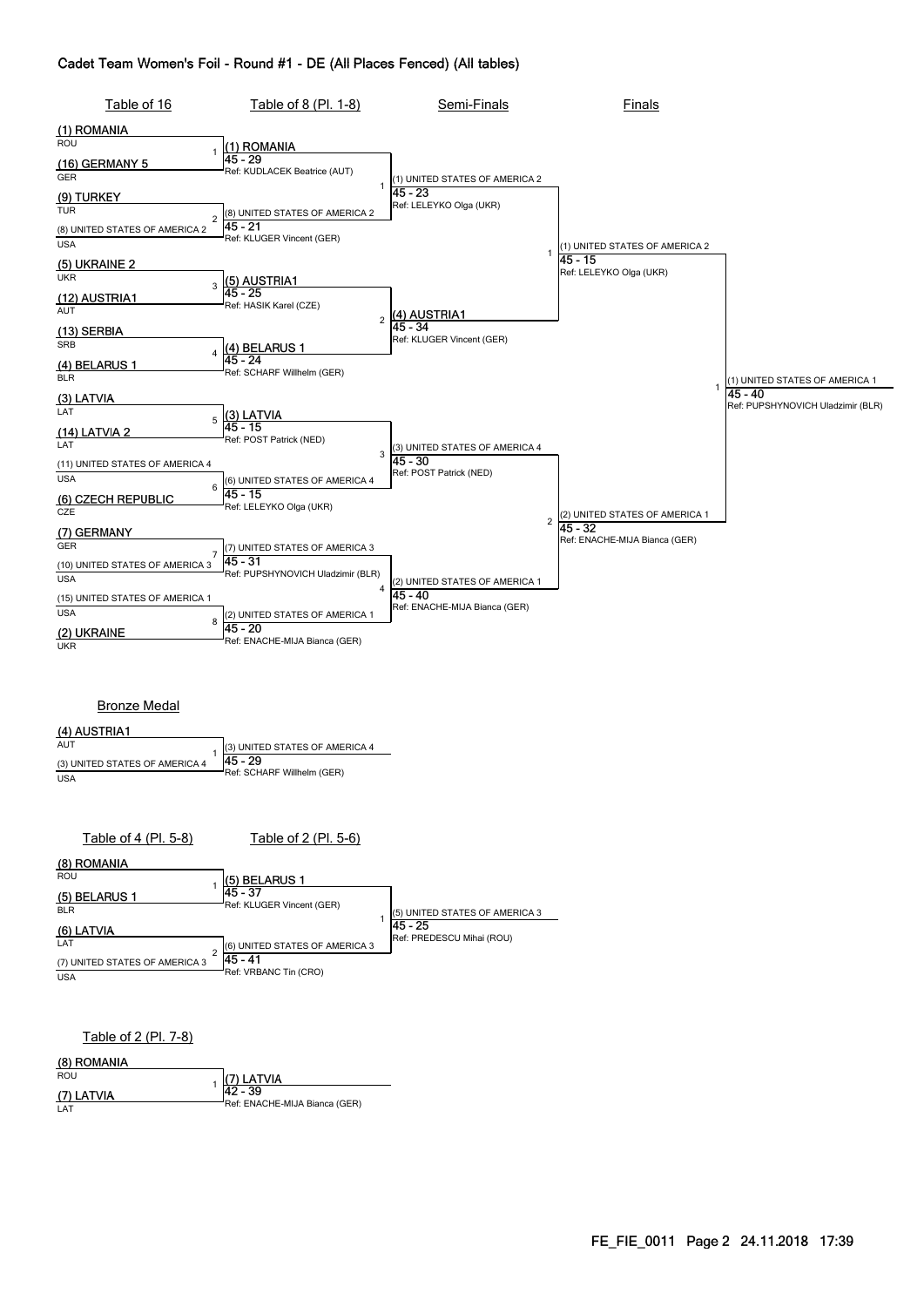#### Cadet Team Women's Foil - Round #1 - DE (All Places Fenced) (All tables)

| Table of 8 (Pl. 9-16)                                                                                                                                                                                                                          | Table of 4 (Pl. 9-12)                                                                                                                                                                                                                                                                                                 | Table of 2 (Pl. 9-10)                                                                                       |                                                                     |
|------------------------------------------------------------------------------------------------------------------------------------------------------------------------------------------------------------------------------------------------|-----------------------------------------------------------------------------------------------------------------------------------------------------------------------------------------------------------------------------------------------------------------------------------------------------------------------|-------------------------------------------------------------------------------------------------------------|---------------------------------------------------------------------|
| <u>(16) GERMANY 5</u><br>GER<br><u>(9) TURKEY</u><br><b>TUR</b><br>(12) UKRAINE 2<br><b>UKR</b><br>(13) SERBIA<br>SRB<br><u>(14) LATVIA 2</u><br>LAT<br>(11) CZECH REPUBLIC<br>CZE<br>(10) GERMANY<br>GER<br><u>(15) UKRAINE</u><br><b>UKR</b> | (9) TURKEY<br>$\mathbf{1}$<br>$45 - 38$<br>Ref: PREDESCU Mihai (ROU)<br>1<br>12) UKRAINE 2<br>$\overline{2}$<br>$45 - 39$<br>Ref: PUPSHYNOVICH Uladzimir (BLR)<br>(11) CZECH REPUBLIC<br>3<br>45 - 31<br>Ref: GREEN Michael (USA)<br>$\overline{c}$<br>(10) UKRAINE<br>4<br>$45 - 37$<br>Ref: KUDLACEK Beatrice (AUT) | (9) TURKEY<br>45 - 17<br>Ref: SCHARF Willhelm (GER)<br>(10) UKRAINE<br>45 - 40<br>Ref: PREDESCU Mihai (ROU) | (9) UKRAINE<br>$\mathbf{1}$<br>45 - 39<br>Ref: KLUGER Vincent (GER) |
| Table of 2 (Pl. 11-12)<br>$(12)$ UKRAINE 2<br><b>UKR</b><br>(11) CZECH REPUBLIC<br>CZE                                                                                                                                                         | (11) CZECH REPUBLIC<br>1<br>$45 - 34$<br>Ref: CZSANAT Adner (TUR)                                                                                                                                                                                                                                                     |                                                                                                             |                                                                     |
| Table of 4 (Pl. 13-16)<br><u>(16) GERMANY 5</u><br>GER<br><u>(13) SERBIA</u><br>SRB<br>(14) LATVIA 2<br>LAT<br><u>(15) GERMANY</u><br>GER                                                                                                      | Table of 2 (Pl. 13-14)<br>(13) GERMANY 5<br>1<br>45 - 41<br>Ref: PUPSHYNOVICH Uladzimir (BLR)<br>$\mathbf{1}$<br>14) GERMANY<br>$\overline{2}$<br>$45 - 31$<br>Ref: GREEN Michael (USA)                                                                                                                               | (13) GERMANY<br>$45 - 25$<br>Ref: VRBANC Tin (CRO)                                                          |                                                                     |
| Table of 2 (Pl. 15-16)<br>(16) SERBIA<br><b>SRB</b><br>(15) LATVIA 2<br>LAT                                                                                                                                                                    | (15) LATVIA 2<br>45 - 28<br>Ref: GREEN Michael (USA)                                                                                                                                                                                                                                                                  |                                                                                                             |                                                                     |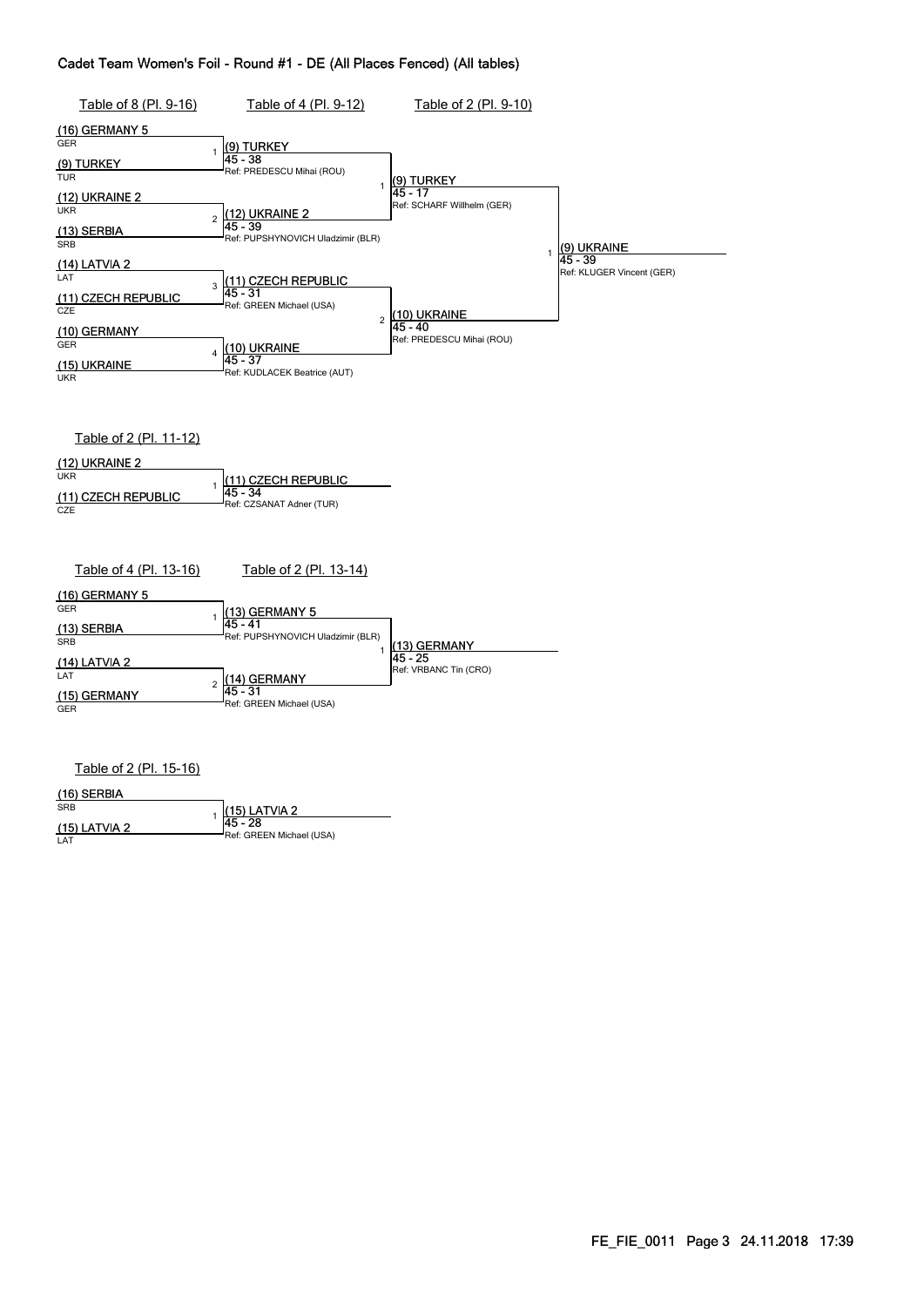

**Team Match Summary** 

fum.

Tournament:<br>Date: ECC Foil Moedling 2018 Samstag, 24. November 2018 - 10:00

# Table of 32, bout #2 of 16

|                | <b>GERMANY 5</b>        |           |                 |       | <b>TURKEY 2</b> |                           |                |
|----------------|-------------------------|-----------|-----------------|-------|-----------------|---------------------------|----------------|
| #              | <b>Fencer</b>           | <b>TS</b> | <b>Score</b>    | Score | <b>TS</b>       | Fencer                    | #              |
| 3              | <b>ADRIAN Maria</b>     | 5         | 5               | 2     | 2               | <b>ISEVCAN Balca</b>      | -6             |
|                | <b>JOHA Cora</b>        | 3         | 8               | 9     | 7               | <b>ERTUN Lal</b>          | 5              |
| $\overline{2}$ | <b>LINDNER Isabella</b> |           | 9               | 15    | 6               | <b>TOPKORU Deniz Sona</b> | 4              |
|                | <b>JOHA Cora</b>        | 3         | 12              | 20    | 5               | <b>ISEVCAN Balca</b>      | -6             |
| 3              | <b>ADRIAN Maria</b>     |           | 13              | 25    | 5               | <b>TOPKORU Deniz Sona</b> | $\overline{4}$ |
| $\overline{2}$ | LINDNER Isabella        | 5         | 18              | 30    | 5               | <b>ERTUN Lal</b>          | 5              |
|                | <b>JOHA Cora</b>        | 14        | 32              | 35    | 5               | <b>TOPKORU Deniz Sona</b> | $\overline{4}$ |
| $\overline{2}$ | <b>LINDNER Isabella</b> | 7         | 39              | 39    | 4               | <b>ISEVCAN Balca</b>      | 6              |
| 3              | <b>ADRIAN Maria</b>     | 6         | 45              | 42    | 3               | <b>ERTUN Lal</b>          | 5              |
|                |                         |           | V <sub>45</sub> | D42   |                 |                           |                |

Referee: POST Patrick (NED)

#### Table of 32, bout #3 of 16

|                | <b>AUSTRIA2</b>                                                          |                |                 |                 |           | <b>TURKEY</b>                |   |
|----------------|--------------------------------------------------------------------------|----------------|-----------------|-----------------|-----------|------------------------------|---|
| #              | Fencer                                                                   | <b>TS</b>      | Score           | <b>Score</b>    | <b>TS</b> | Fencer                       | Ħ |
| 3              | <b>HUBER Pia</b>                                                         | 3              | 3               | 5               | 5         | ALIOGLU Nazli Ceren          | 6 |
|                | <b>PURKARTHOFER Marie</b>                                                |                | 4               | 10              | 5         | <b>KARATABAN Selma Defne</b> | 5 |
| $\overline{2}$ | <b>OBENAUS Lilli</b>                                                     | $\overline{2}$ | 6               | 15              | 5         | <b>TASDELEN Melike</b>       | 4 |
|                | <b>PURKARTHOFER Marie</b>                                                | $\overline{2}$ | 8               | 16              |           | ALIOGLU Nazli Ceren          | 6 |
| 3              | <b>HUBER Pia</b>                                                         |                | 9               | 22              | 6         | <b>TASDELEN Melike</b>       | 4 |
| $\overline{2}$ | <b>OBENAUS Lilli</b>                                                     | 2              | 11              | 30              | 8         | <b>KARATABAN Selma Defne</b> | 5 |
|                | <b>PURKARTHOFER Marie</b>                                                |                | 12              | 34              | 4         | <b>TASDELEN Melike</b>       | 4 |
| $\overline{2}$ | <b>OBENAUS Lilli</b>                                                     |                | 13              | 40              | 6         | ALIOGLU Nazli Ceren          | 6 |
| 3              | <b>HUBER Pia</b>                                                         | 0              | 13              | 45              | 5         | <b>KARATABAN Selma Defne</b> | 5 |
|                |                                                                          |                | D <sub>13</sub> | V <sub>45</sub> |           |                              |   |
|                | $P(f_1, \ldots, f_n)$ is $P(f_1, \ldots, f_n)$ and $P(f_2, \ldots, f_n)$ |                |                 |                 |           |                              |   |

|       | <b>TURKEY</b> |                            |   |  |  |  |  |
|-------|---------------|----------------------------|---|--|--|--|--|
| Score | <b>TS</b>     | Fencer                     | # |  |  |  |  |
| 5     | 5             | <b>ALIOGLU Nazli Ceren</b> | 6 |  |  |  |  |
| 10    | 5             | KARATABAN Selma Defne      | 5 |  |  |  |  |
| 15    | 5             | <b>TASDELEN Melike</b>     | 4 |  |  |  |  |
| 16    | 1             | ALIOGLU Nazli Ceren        | 6 |  |  |  |  |
| 22    | 6             | <b>TASDELEN Melike</b>     | 4 |  |  |  |  |
| 30    | 8             | KARATABAN Selma Defne      | 5 |  |  |  |  |
| 34    | 4             | <b>TASDELEN Melike</b>     | 4 |  |  |  |  |
| 40    | 6             | <b>ALIOGLU Nazli Ceren</b> | 6 |  |  |  |  |
| 45    | 5             | KARATABAN Selma Defne      | 5 |  |  |  |  |
| V45   |               |                            |   |  |  |  |  |

Referee: LELEYKO Olga (UKR)

#### Table of 32, bout #4 of 16

| <b>ROMANIA 2</b> |                        |                |                 | <b>UNITED STATES OF AMERICA 2</b> |           |                        |                |
|------------------|------------------------|----------------|-----------------|-----------------------------------|-----------|------------------------|----------------|
| #                | Fencer                 | TS             | <b>Score</b>    | Score                             | <b>TS</b> | Fencer                 | #              |
| 6                | <b>MANESCU Denisa</b>  | 0              | 0               | 5                                 | 5         | <b>AHN Gabriella</b>   | 3              |
| 5                | <b>KOROSSY Melissa</b> | 0              | 0               | 10                                | 5         | <b>STAMOS Maria</b>    |                |
| 4                | <b>RADU Paula</b>      |                |                 | 15                                | 5         | KOO Haley Bevan        | 2              |
| 6                | <b>MANESCU Denisa</b>  | 0              |                 | 20                                | 5         | <b>STAMOS Maria</b>    |                |
| 4                | <b>RADU Paula</b>      |                | 2               | 25                                | 5         | <b>AHN Gabriella</b>   | 3              |
| 5                | <b>KOROSSY Melissa</b> | $\mathfrak{p}$ | 4               | 30                                | 5         | <b>KOO Haley Bevan</b> | 2              |
| 4                | <b>RADU Paula</b>      |                | 5               | 35                                | 5         | <b>STAMOS Maria</b>    |                |
| 6                | <b>MANESCU Denisa</b>  | 3              | 8               | 40                                | 5         | <b>KOO Haley Bevan</b> | $\overline{2}$ |
| 5                | <b>KOROSSY Melissa</b> | 2              | 10              | 45                                | 5         | <b>AHN Gabriella</b>   | 3              |
|                  |                        |                | D <sub>10</sub> | V <sub>45</sub>                   |           |                        |                |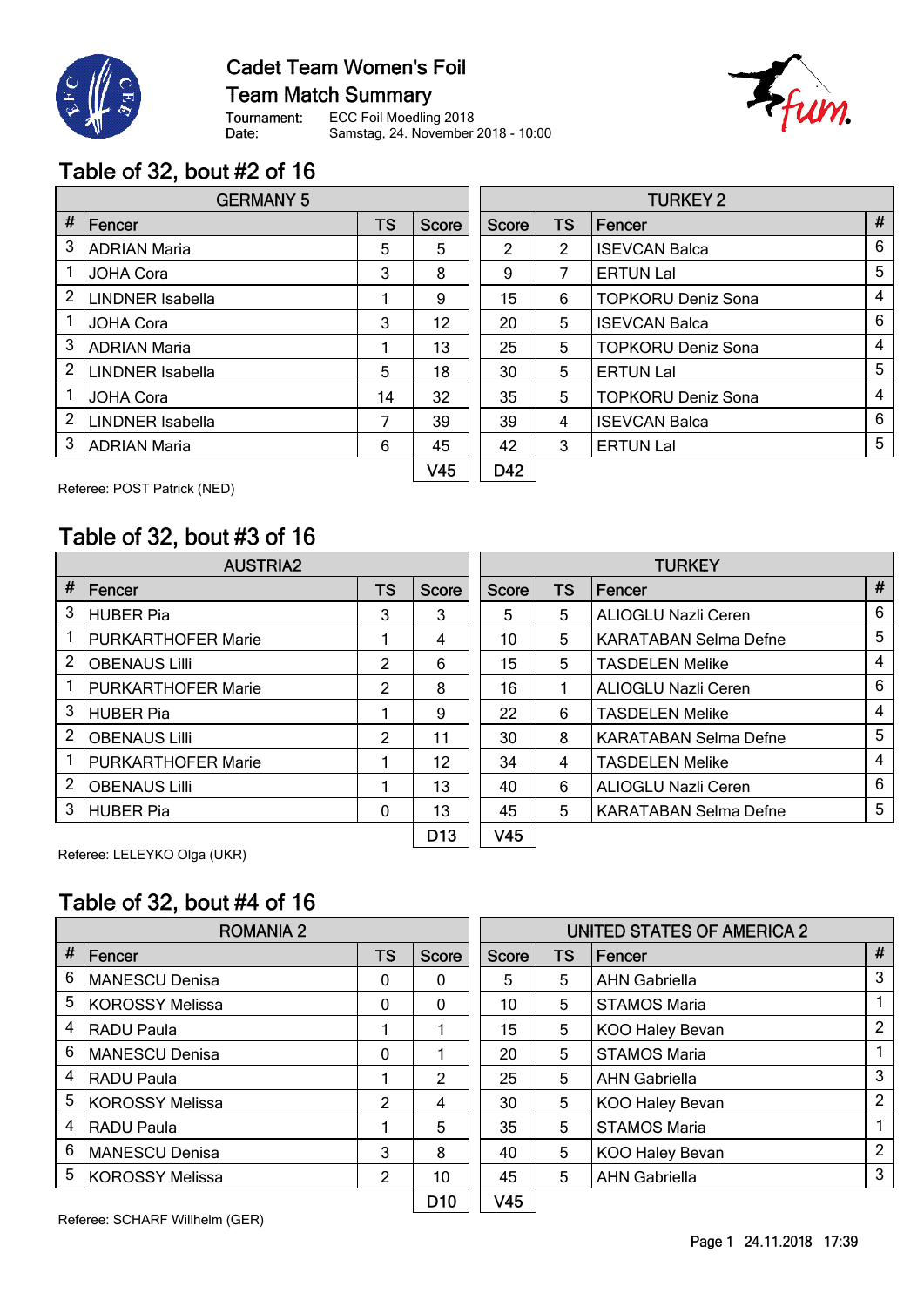#### Table of 32, bout #6 of 16

|                | <b>NETHERLANDS</b>        |                |              | <b>AUSTRIA1</b> |           |                       |   |  |
|----------------|---------------------------|----------------|--------------|-----------------|-----------|-----------------------|---|--|
| #              | Fencer                    | <b>TS</b>      | <b>Score</b> | <b>Score</b>    | <b>TS</b> | Fencer                | Ħ |  |
| 3              | <b>KOSTER Tessa</b>       | 5              | 5            |                 |           | <b>EISTERT Julia</b>  | 6 |  |
|                | <b>JANS KOHNEKE Maria</b> | 4              | 9            | 10              | 9         | <b>GROESS Chiara</b>  | 5 |  |
| $\overline{2}$ | YOSHIMORI Rachika         | 6              | 15           | 10              | 0         | <b>FABIANEK Marie</b> | 4 |  |
|                | <b>JANS KOHNEKE Maria</b> | 3              | 18           | 16              | 6         | <b>EISTERT Julia</b>  | 6 |  |
| 3              | <b>KOSTER Tessa</b>       | 4              | 22           | 25              | 9         | <b>FABIANEK Marie</b> | 4 |  |
| 2              | YOSHIMORI Rachika         | 5              | 27           | 30              | 5         | <b>GROESS Chiara</b>  | 5 |  |
|                | <b>JANS KOHNEKE Maria</b> | $\overline{2}$ | 29           | 35              | 5         | <b>FABIANEK Marie</b> | 4 |  |
| 2              | YOSHIMORI Rachika         | 4              | 33           | 40              | 5         | <b>EISTERT Julia</b>  | 6 |  |
| 3              | <b>KOSTER Tessa</b>       | 4              | 37           | 45              | 5         | <b>GROESS Chiara</b>  | 5 |  |
|                |                           |                | <b>MAR</b>   |                 |           |                       |   |  |

|              |              |           | <b>AUSTRIA1</b>       |   |
|--------------|--------------|-----------|-----------------------|---|
| <b>Score</b> | <b>Score</b> | <b>TS</b> | Fencer                | # |
| 5            |              |           | <b>EISTERT Julia</b>  | 6 |
| 9            | 10           | 9         | <b>GROESS Chiara</b>  | 5 |
| 15           | 10           | 0         | <b>FABIANEK Marie</b> | 4 |
| 18           | 16           | 6         | <b>EISTERT Julia</b>  | 6 |
| 22           | 25           | 9         | <b>FABIANEK Marie</b> | 4 |
| 27           | 30           | 5         | <b>GROESS Chiara</b>  | 5 |
| 29           | 35           | 5         | <b>FABIANEK Marie</b> | 4 |
| 33           | 40           | 5         | <b>EISTERT Julia</b>  | 6 |
| 37           | 45           | 5         | <b>GROESS Chiara</b>  | 5 |
| D37          | V45          |           |                       |   |

Referee: HASIK Karel (CZE)

### Table of 32, bout #7 of 16

|                 | <b>SERBIA</b>     |           |                 | <b>ROMANIA 3</b> |                |                         |   |
|-----------------|-------------------|-----------|-----------------|------------------|----------------|-------------------------|---|
| #               | Fencer            | <b>TS</b> | <b>Score</b>    | <b>Score</b>     | <b>TS</b>      | Fencer                  | ħ |
| 6               | STOJANOVIC Sonja  | 5         | 5               | $\overline{2}$   | $\overline{2}$ | <b>TEODORESCU Maria</b> | 3 |
| 5               | JELICIC Julija    | 5         | 10              | 6                | 4              | MANOLACHE PASSIMA lana  |   |
| 4               | ZDRAVKOVIC Jovana | 5         | 15              | 11               | 5              | <b>TANASE Alexandra</b> | ∠ |
| 6               | STOJANOVIC Sonja  | 5         | 20              | 13               | $\overline{2}$ | MANOLACHE PASSIMA lana  |   |
| 4               | ZDRAVKOVIC Jovana | 3         | 23              | 21               | 8              | <b>TEODORESCU Maria</b> | 3 |
| 5               | JELICIC Julija    | 7         | 30              | 24               | 3              | <b>TANASE Alexandra</b> | 2 |
| 4               | ZDRAVKOVIC Jovana | 5         | 35              | 27               | 3              | MANOLACHE PASSIMA lana  |   |
| 6               | STOJANOVIC Sonja  | 5         | 40              | 31               | 4              | <b>TANASE Alexandra</b> | 2 |
| $5\phantom{.0}$ | JELICIC Julija    | 5         | 45              | 35               | $\overline{4}$ | <b>TEODORESCU Maria</b> | 3 |
|                 |                   |           | V <sub>45</sub> | D35              |                |                         |   |

Referee: KLUGER Vincent (GER)

### Table of 32, bout #10 of 16

|      | <b>BELARUS 2</b>             |                |                 | <b>LATVIA 2</b> |           |                       |                |
|------|------------------------------|----------------|-----------------|-----------------|-----------|-----------------------|----------------|
| $\#$ | Fencer                       | <b>TS</b>      | <b>Score</b>    | <b>Score</b>    | <b>TS</b> | Fencer                | #              |
| 6    | <b>MALIVANAVA Anastasiya</b> | 2              | 2               | 5               | 5         | SITOVA Olga           | 3              |
| 5    | <b>FURS Anhelina</b>         | 4              | 6               | 10              | 5         | <b>KAIRANE Marija</b> |                |
| 4    | ZUBKOUSKAYA Hanna            | 6              | 12              | 15              | 5         | PARHOMENKO Anastasija | $\mathcal{P}$  |
| 6    | <b>MALIVANAVA Anastasiya</b> | $\mathfrak{p}$ | 14              | 20              | 5         | <b>KAIRANE Marija</b> |                |
| 4    | ZUBKOUSKAYA Hanna            |                | 15              | 25              | 5         | SITOVA Olga           | 3              |
| 5    | <b>FURS Anhelina</b>         |                | 16              | 30              | 5         | PARHOMENKO Anastasija | $\overline{2}$ |
| 4    | ZUBKOUSKAYA Hanna            | 3              | 19              | 35              | 5         | <b>KAIRANE Marija</b> |                |
| 6    | <b>MALIVANAVA Anastasiya</b> | 0              | 19              | 40              | 5         | PARHOMENKO Anastasija | $\overline{2}$ |
| 5    | <b>FURS Anhelina</b>         |                | 20              | 45              | 5         | SITOVA Olga           | 3              |
|      |                              |                | D <sub>20</sub> | V <sub>45</sub> |           |                       |                |

Referee: ENACHE-MIJA Bianca (GER)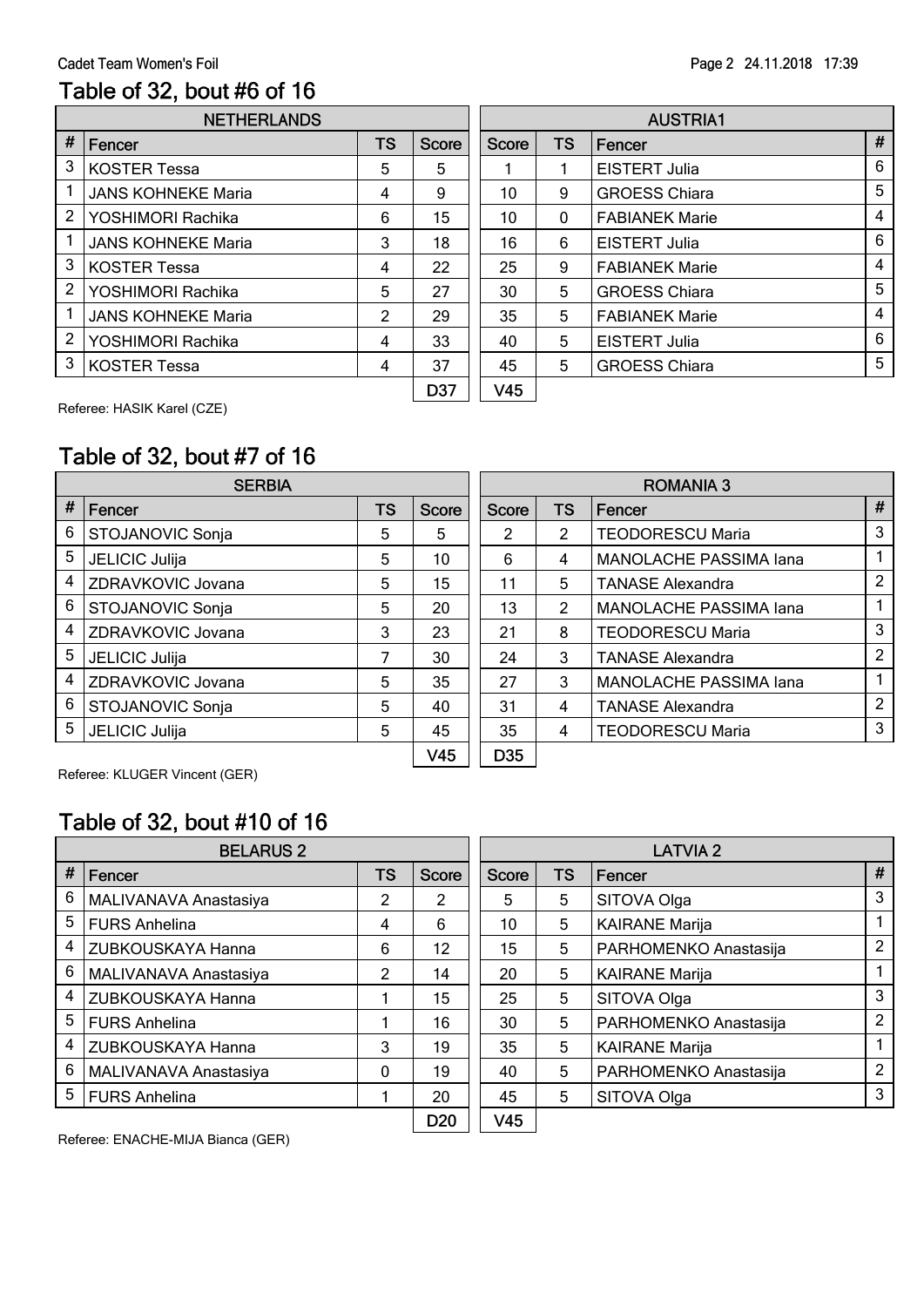#### Table of 32, bout #11 of 16

|                | <b>UNITED STATES OF AMERICA 4</b> |           |                  | <b>GERMANY 3</b> |                      |                        |   |  |
|----------------|-----------------------------------|-----------|------------------|------------------|----------------------|------------------------|---|--|
| #              | Fencer                            | <b>TS</b> | <b>Score</b>     | <b>Score</b>     | <b>TS</b>            | Fencer                 | Ħ |  |
| 3              | <b>LEE Annora</b>                 | 5         | 5                | 2                | $\mathbf{2}^{\circ}$ | <b>DERPA Katharina</b> | 6 |  |
|                | <b>HUNG Juliana</b>               | 5         | 10               | 3                |                      | <b>RUERS Merle</b>     | 5 |  |
| $\overline{2}$ | <b>CHUSID Renata</b>              | 5         | 15 <sub>15</sub> | 9                | 6                    | <b>OYMANN Renee</b>    | 4 |  |
|                | <b>HUNG Juliana</b>               | 5         | 20               | 9                | $\Omega$             | <b>DERPA Katharina</b> | 6 |  |
| 3              | <b>LEE Annora</b>                 | 5         | 25               | 10               |                      | <b>OYMANN Renee</b>    | 4 |  |
| 2              | <b>CHUSID Renata</b>              | 5         | 30               | 11               |                      | <b>RUERS Merle</b>     | 5 |  |
|                | <b>HUNG Juliana</b>               | 5         | 35               | 13               | $\mathbf{2}^{\circ}$ | <b>OYMANN Renee</b>    | 4 |  |
| $\overline{2}$ | <b>CHUSID Renata</b>              | 5         | 40               | 15               | $\overline{2}$       | <b>DERPA Katharina</b> | 6 |  |
| 3              | <b>LEE Annora</b>                 | 5         | 45               | 16               |                      | <b>RUERS Merle</b>     | 5 |  |
|                |                                   |           | V <sub>45</sub>  | D <sub>16</sub>  |                      |                        |   |  |

|                 |                 |           | <b>GERMANY 3</b>       |   |
|-----------------|-----------------|-----------|------------------------|---|
| Score           | <b>Score</b>    | <b>TS</b> | Fencer                 | # |
| 5               | 2               | 2         | <b>DERPA Katharina</b> | 6 |
| 10              | 3               | 1         | <b>RUERS Merle</b>     | 5 |
| 15              | 9               | 6         | <b>OYMANN Renee</b>    | 4 |
| 20              | 9               | 0         | <b>DERPA Katharina</b> | 6 |
| 25              | 10              | 1         | <b>OYMANN Renee</b>    | 4 |
| 30              | 11              | 1         | <b>RUERS Merle</b>     | 5 |
| 35              | 13              | 2         | <b>OYMANN Renee</b>    | 4 |
| 40              | 15              | 2         | <b>DERPA Katharina</b> | 6 |
| 45              | 16              | 1         | <b>RUERS Merle</b>     | 5 |
| V <sub>45</sub> | D <sub>16</sub> |           |                        |   |

Referee: KUDLACEK Beatrice (AUT)

# Table of 32, bout #14 of 16

|                | <b>GERMANY 2</b>        |                |              |                 |                | <b>UNITED STATES OF AMERICA 3</b> |   |
|----------------|-------------------------|----------------|--------------|-----------------|----------------|-----------------------------------|---|
| #              | Fencer                  | TS             | <b>Score</b> | <b>Score</b>    | <b>TS</b>      | Fencer                            | Ħ |
| 3              | <b>HOHENADEL Celia</b>  | 5              | 5            | 0               | 0              | <b>FERRARI Christina</b>          | 6 |
|                | <b>GRONINGER Malina</b> | $\mathbf{0}$   | 5            | 10              | 10             | YAROSHENKO Karina                 | 5 |
| $\overline{2}$ | DRESCHER Lea sophie     | 9              | 14           | 15              | 5              | <b>HORSLEY Asherah</b>            | 4 |
|                | <b>GRONINGER Malina</b> | 5              | 19           | 20              | 5              | <b>FERRARI Christina</b>          | 6 |
| 3              | <b>HOHENADEL Celia</b>  | 5              | 24           | 25              | 5              | <b>HORSLEY Asherah</b>            | 4 |
| $\overline{2}$ | DRESCHER Lea sophie     | 6              | 30           | 27              | $\overline{2}$ | YAROSHENKO Karina                 | 5 |
|                | <b>GRONINGER Malina</b> | $\overline{2}$ | 32           | 35              | 8              | <b>HORSLEY Asherah</b>            | 4 |
| 2              | DRESCHER Lea sophie     | 3              | 35           | 40              | 5              | <b>FERRARI Christina</b>          | 6 |
| 3              | <b>HOHENADEL Celia</b>  | $\mathbf{0}$   | 35           | 45              | 5              | YAROSHENKO Karina                 | 5 |
|                |                         |                | D35          | V <sub>45</sub> |                |                                   |   |

Referee: PREDESCU Mihai (ROU)

# Table of 32, bout #15 of 16

|                | <b>UNITED STATES OF AMERICA 1</b> |    |                 | <b>GERMANY 4</b> |                |                                |                |  |
|----------------|-----------------------------------|----|-----------------|------------------|----------------|--------------------------------|----------------|--|
| #              | Fencer                            | TS | Score           | Score            | TS             | Fencer                         | #              |  |
| 3              | <b>RHODES Zander</b>              | 5  | 5               | 0                | 0              | <b>RUSTLER Aline</b>           | 6              |  |
|                | <b>LAM Justina</b>                | 5  | 10              |                  |                | <b>SCHALLER Cora elisabeth</b> | 5              |  |
| $\overline{2}$ | <b>TAN Helen</b>                  | 5  | 15              |                  | 0              | <b>BALLE</b> Jennifer          | $\overline{4}$ |  |
|                | <b>LAM Justina</b>                | 5  | 20              | 3                | $\overline{2}$ | <b>RUSTLER Aline</b>           | 6              |  |
| 3              | <b>RHODES Zander</b>              | 5  | 25              | 3                | $\Omega$       | <b>BALLE Jennifer</b>          | 4              |  |
| $\overline{c}$ | <b>TAN Helen</b>                  | 5  | 30              |                  | 4              | SCHALLER Cora elisabeth        | 5              |  |
|                | LAM Justina                       | 5  | 35              | 11               | 4              | <b>BALLE Jennifer</b>          | 4              |  |
| $\overline{2}$ | <b>TAN Helen</b>                  | 5  | 40              | 14               | 3              | <b>RUSTLER Aline</b>           | 6              |  |
| 3              | <b>RHODES Zander</b>              | 5  | 45              | 15               |                | <b>SCHALLER Cora elisabeth</b> | 5              |  |
|                |                                   |    | V <sub>45</sub> | D <sub>15</sub>  |                |                                |                |  |

Referee: PUPSHYNOVICH Uladzimir (BLR)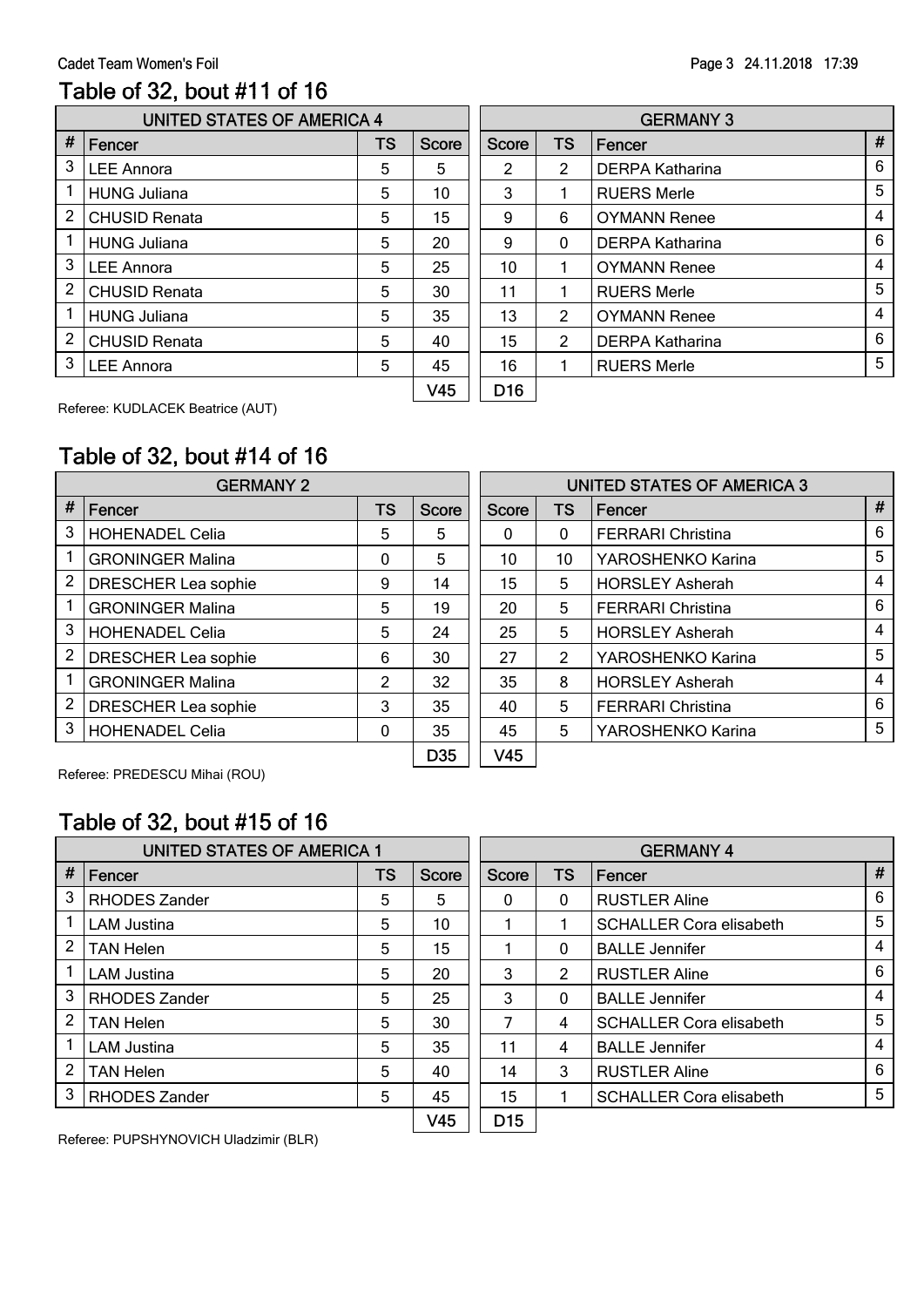#### Page 4 24.11.2018 17:39

#### Table of 16, bout #1 of 8

|                | <b>GERMANY 5</b>        |                |                   | <b>ROMANIA</b> |                       |                      |   |  |
|----------------|-------------------------|----------------|-------------------|----------------|-----------------------|----------------------|---|--|
| #              | Fencer                  | <b>TS</b>      | <b>Score</b>      | <b>Score</b>   | <b>TS</b>             | Fencer               | Ħ |  |
| 3              | <b>ADRIAN Maria</b>     | 5              | 5                 | $\overline{2}$ | $\mathbf{2}^{\prime}$ | <b>VASILE Karina</b> | 6 |  |
|                | <b>JOHA Cora</b>        |                | 6                 | 10             | 8                     | <b>CORBU Emilia</b>  | 5 |  |
| $\overline{2}$ | LINDNER Isabella        | 6              | $12 \overline{ }$ | 15             | 5                     | <b>DINCA Andreea</b> | 4 |  |
|                | <b>JOHA Cora</b>        | $\overline{2}$ | 14                | 20             | 5                     | <b>VASILE Karina</b> | 6 |  |
| 3              | <b>ADRIAN Maria</b>     | 3              | 17                | 25             | 5                     | <b>DINCA Andreea</b> | 4 |  |
| 2              | LINDNER Isabella        | 2              | 19                | 30             | 5                     | <b>CORBU Emilia</b>  | 5 |  |
|                | <b>JOHA Cora</b>        | 4              | 23                | 35             | 5                     | <b>DINCA Andreea</b> | 4 |  |
| 2              | <b>LINDNER Isabella</b> | 2              | 25                | 40             | 5                     | <b>VASILE Karina</b> | 6 |  |
| 3              | <b>ADRIAN Maria</b>     | 4              | 29                | 45             | 5                     | <b>CORBU Emilia</b>  | 5 |  |
|                |                         |                | <u>מכת</u>        | <b>MAR</b>     |                       |                      |   |  |

|                   | <b>ROMANIA</b>  |           |                      |   |  |  |  |  |  |
|-------------------|-----------------|-----------|----------------------|---|--|--|--|--|--|
| <b>Score</b>      | <b>Score</b>    | <b>TS</b> | Fencer               | # |  |  |  |  |  |
| 5                 | 2               | 2         | <b>VASILE Karina</b> | 6 |  |  |  |  |  |
| 6                 | 10              | 8         | <b>CORBU Emilia</b>  | 5 |  |  |  |  |  |
| $12 \overline{ }$ | 15              | 5         | <b>DINCA Andreea</b> | 4 |  |  |  |  |  |
| 14                | 20              | 5         | <b>VASILE Karina</b> | 6 |  |  |  |  |  |
| 17                | 25              | 5         | <b>DINCA Andreea</b> | 4 |  |  |  |  |  |
| 19                | 30              | 5         | <b>CORBU Emilia</b>  | 5 |  |  |  |  |  |
| 23                | 35              | 5         | <b>DINCA Andreea</b> | 4 |  |  |  |  |  |
| 25                | 40              | 5         | <b>VASILE Karina</b> | 6 |  |  |  |  |  |
| 29                | 45              | 5         | <b>CORBU Emilia</b>  | 5 |  |  |  |  |  |
| D29               | V <sub>45</sub> |           |                      |   |  |  |  |  |  |

Referee: KUDLACEK Beatrice (AUT)

### Table of 16, bout #2 of 8

|                | <b>UNITED STATES OF AMERICA 2</b> |    |                 | <b>TURKEY</b>   |                |                              |   |
|----------------|-----------------------------------|----|-----------------|-----------------|----------------|------------------------------|---|
| #              | Fencer                            | TS | Score           | <b>Score</b>    | <b>TS</b>      | Fencer                       | # |
| 3              | <b>AHN Gabriella</b>              | 5  | 5               | 4               | 4              | ALIOGLU Nazli Ceren          | 6 |
|                | <b>STAMOS Maria</b>               | 5  | 10              | 5               |                | <b>KARATABAN Selma Defne</b> | 5 |
| 2              | <b>KOO Haley Bevan</b>            | 5  | 15              | 6               |                | <b>KARABIYIK Gozde</b>       | 4 |
|                | <b>STAMOS Maria</b>               | 5  | 20              | 8               | $\overline{2}$ | ALIOGLU Nazli Ceren          | 6 |
| 3              | <b>AHN Gabriella</b>              | 5  | 25              | 8               | 0              | <b>KARABIYIK Gozde</b>       | 4 |
| $\overline{2}$ | KOO Haley Bevan                   | 5  | 30              | 10              | $\overline{2}$ | <b>KARATABAN Selma Defne</b> | 5 |
|                | <b>STAMOS Maria</b>               | 5  | 35              | 13              | 3              | <b>KARABIYIK Gozde</b>       | 4 |
| 2              | KOO Haley Bevan                   | 5  | 40              | 13              | 0              | ALIOGLU Nazli Ceren          | 6 |
| 3              | <b>AHN Gabriella</b>              | 5  | 45              | 21              | 8              | <b>KARATABAN Selma Defne</b> | 5 |
|                |                                   |    | V <sub>45</sub> | D <sub>21</sub> |                |                              |   |

Referee: KLUGER Vincent (GER)

#### Table of 16, bout #3 of 8

|   | <b>AUSTRIA1</b>       |           | <b>UKRAINE 2</b> |                 |    |                            |                |
|---|-----------------------|-----------|------------------|-----------------|----|----------------------------|----------------|
| # | Fencer                | <b>TS</b> | <b>Score</b>     | <b>Score</b>    | TS | Fencer                     | #              |
| 6 | <b>EISTERT Julia</b>  | 5         | 5                | 3               | 3  | <b>KALKUTINA Olga</b>      | 3              |
| 5 | <b>GROESS Chiara</b>  | 5         | 10               | 6               | 3  | <b>MESHKA Galina</b>       |                |
| 4 | <b>FABIANEK Marie</b> | 5         | 15               | 11              | 5  | <b>SARKISIAN Khrystyna</b> | 2              |
| 6 | <b>EISTERT Julia</b>  | 5         | 20               | 12              |    | <b>MESHKA Galina</b>       |                |
| 4 | <b>FABIANEK Marie</b> | 5         | 25               | 16              | 4  | <b>KALKUTINA Olga</b>      | 3              |
| 5 | <b>GROESS Chiara</b>  | 5         | 30               | 19              | 3  | <b>SARKISIAN Khrystyna</b> | $\overline{2}$ |
| 4 | <b>FABIANEK Marie</b> | 5         | 35               | 19              | 0  | <b>MESHKA Galina</b>       |                |
| 6 | <b>EISTERT Julia</b>  | 5         | 40               | 20              |    | <b>SARKISIAN Khrystyna</b> | 2              |
| 5 | <b>GROESS Chiara</b>  | 5         | 45               | 25              | 5  | <b>KALKUTINA Olga</b>      | 3              |
|   |                       |           | V <sub>45</sub>  | D <sub>25</sub> |    |                            |                |

Referee: HASIK Karel (CZE)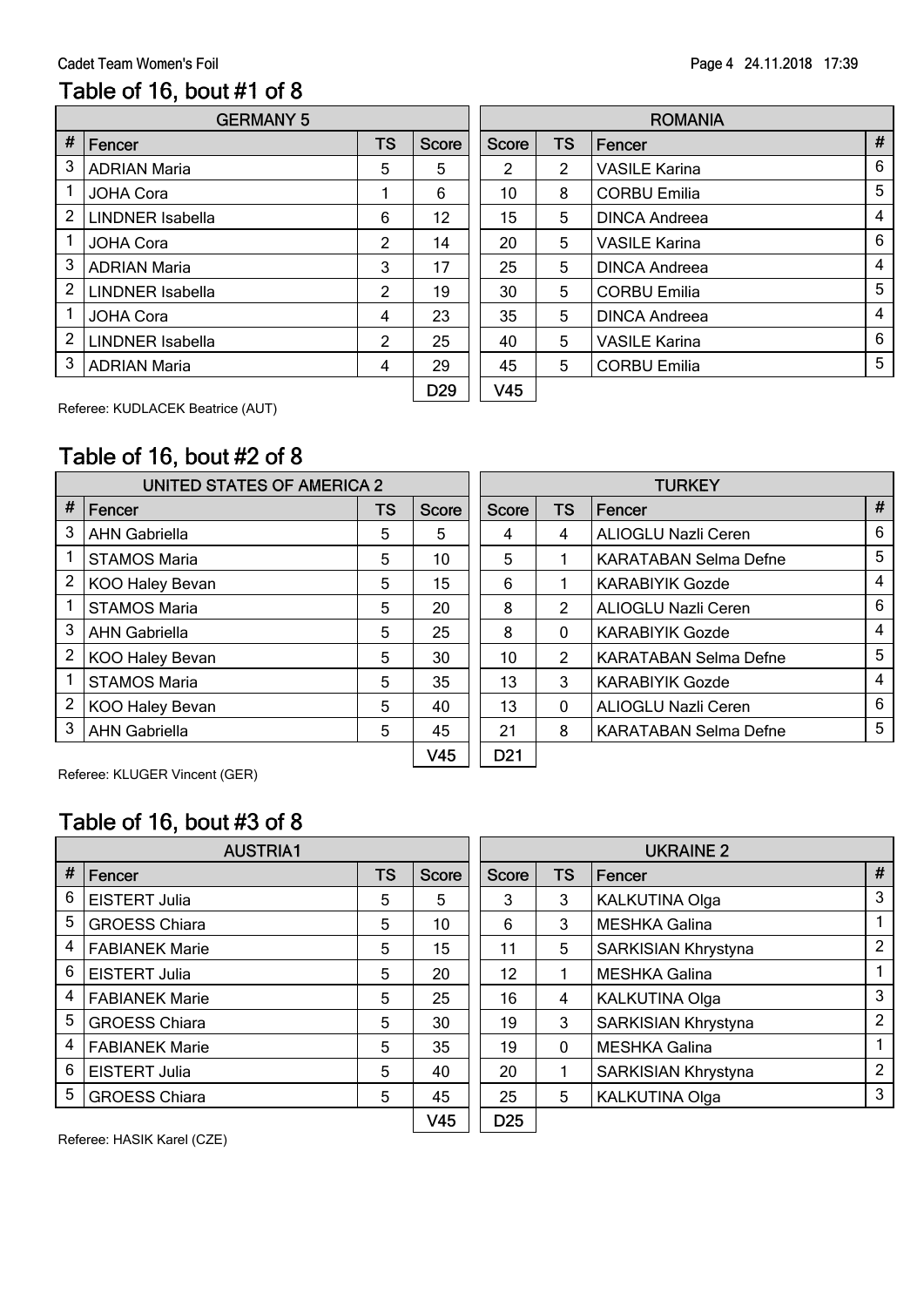#### Table of 16, bout #4 of 8

|   | <b>BELARUS1</b>      |           |                 | <b>SERBIA</b>   |               |                      |        |
|---|----------------------|-----------|-----------------|-----------------|---------------|----------------------|--------|
| # | Fencer               | <b>TS</b> | <b>Score</b>    | <b>Score</b>    | <b>TS</b>     | Fencer               | Ħ      |
| 6 | SHAFAROSTAVA Varvara | 5         | 5               |                 |               | JELICIC Julija       | 3      |
| 5 | <b>ULASAVA Darya</b> | 5         | 10              | 4               | 3             | <b>SKOBIC Milena</b> |        |
| 4 | HUDKOVA Karyna       | 5         | 15              | 6               | $\mathcal{P}$ | STOJANOVIC Sonja     | 2      |
| 6 | SHAFAROSTAVA Varvara | 5         | 20              |                 |               | <b>SKOBIC Milena</b> |        |
| 4 | HUDKOVA Karyna       | 5         | 25              | 13              | 6             | JELICIC Julija       | 3      |
| 5 | <b>ULASAVA Darya</b> | 5         | 30              | 17              | 4             | STOJANOVIC Sonja     | 2      |
| 4 | HUDKOVA Karyna       | 5         | 35              | 17              | $\mathbf{0}$  | <b>SKOBIC Milena</b> |        |
| 6 | SHAFAROSTAVA Varvara | 5         | 40              | 20              | 3             | STOJANOVIC Sonja     | C<br>∠ |
| 5 | <b>ULASAVA Darya</b> | 5         | 45              | 24              | 4             | JELICIC Julija       | 3      |
|   |                      |           | V <sub>45</sub> | D <sub>24</sub> |               |                      |        |

|                 |              |           | <b>SERBIA</b>         |                |
|-----------------|--------------|-----------|-----------------------|----------------|
| Score           | <b>Score</b> | <b>TS</b> | Fencer                | #              |
| 5               |              | 1         | <b>JELICIC Julija</b> | 3              |
| 10              | 4            | 3         | <b>SKOBIC Milena</b>  | 1              |
| 15              | 6            | 2         | STOJANOVIC Sonja      | 2              |
| 20              | 7            | 1         | <b>SKOBIC Milena</b>  | 1              |
| 25              | 13           | 6         | JELICIC Julija        | 3              |
| 30              | 17           | 4         | STOJANOVIC Sonja      | $\mathfrak{p}$ |
| 35              | 17           | 0         | <b>SKOBIC Milena</b>  | 1              |
| 40              | 20           | 3         | STOJANOVIC Sonja      | 2              |
| 45              | 24           | 4         | JELICIC Julija        | 3              |
| V <sub>45</sub> | D24          |           |                       |                |

Referee: SCHARF Willhelm (GER)

### Table of 16, bout #5 of 8

|   | <b>LATVIA 2</b>       |               |                 | <b>LATVIA</b>   |    |                      |   |
|---|-----------------------|---------------|-----------------|-----------------|----|----------------------|---|
| # | Fencer                |               | <b>Score</b>    | <b>Score</b>    | TS | Fencer               | Ħ |
| 6 | PARHOMENKO Anastasija |               |                 | 4               | 4  | SOLODKIHA Jekaterina | 3 |
| 5 | SITOVA Olga           | 4             | 5               | 10              | 6  | MASLOBOJEVA Emilija  |   |
| 4 | <b>KAIRANE Marija</b> | 0             | 5               | 15              | 5  | <b>MALNIECE Juta</b> |   |
| 6 | PARHOMENKO Anastasija | 3             | 8               | 20              | 5  | MASLOBOJEVA Emilija  |   |
| 4 | <b>KAIRANE Marija</b> | 0             | 8               | 24              | 4  | SOLODKIHA Jekaterina |   |
| 5 | SITOVA Olga           |               | 9               | 30              | 6  | <b>MALNIECE Juta</b> | 2 |
| 4 | <b>KAIRANE Marija</b> | 3             | 12              | 35              | 5  | MASLOBOJEVA Emilija  |   |
| 6 | PARHOMENKO Anastasija | $\mathcal{P}$ | 14              | 40              | 5  | <b>MALNIECE Juta</b> |   |
| 5 | SITOVA Olga           |               | 15              | 45              | 5  | SOLODKIHA Jekaterina | 3 |
|   |                       |               | D <sub>15</sub> | V <sub>45</sub> |    |                      |   |

Referee: POST Patrick (NED)

# Table of 16, bout #6 of 8

|   | <b>CZECH REPUBLIC</b>                          |   |                 | <b>UNITED STATES OF AMERICA 4</b> |    |                      |   |
|---|------------------------------------------------|---|-----------------|-----------------------------------|----|----------------------|---|
| # | Fencer<br><b>TS</b><br><b>Score</b>            |   |                 |                                   | TS | Fencer               | # |
| 6 | KOCOUROVA Adela                                | 2 | 2               | 5                                 | 5  | <b>LEE Annora</b>    | 3 |
| 5 | SEDLAKOVA Isabela                              |   | 3               | 10                                | 5  | <b>HUNG Juliana</b>  |   |
| 4 | <b>ILLEKOVA Michala</b>                        | 4 | 7               | 15                                | 5  | <b>CHUSID Renata</b> | 2 |
| 6 | KOCOUROVA Adela                                |   | 8               | 20                                | 5  | <b>HUNG Juliana</b>  | 1 |
| 4 | <b>ILLEKOVA Michala</b>                        | 3 | 11              | 25                                | 5  | <b>LEE Annora</b>    | 3 |
| 5 | SEDLAKOVA Isabela                              | 2 | 13              | 30                                | 5  | <b>CHUSID Renata</b> | 2 |
| 4 | <b>ILLEKOVA Michala</b>                        | 2 | 15              | 35                                | 5  | <b>HUNG Juliana</b>  | 1 |
| 6 | KOCOUROVA Adela                                | 0 | 15              | 40                                | 5  | <b>CHUSID Renata</b> | 2 |
|   | 5 <sub>1</sub><br>SEDLAKOVA Isabela<br>15<br>0 |   |                 |                                   | 5  | <b>LEE Annora</b>    | 3 |
|   |                                                |   | D <sub>15</sub> | V <sub>45</sub>                   |    |                      |   |

Referee: LELEYKO Olga (UKR)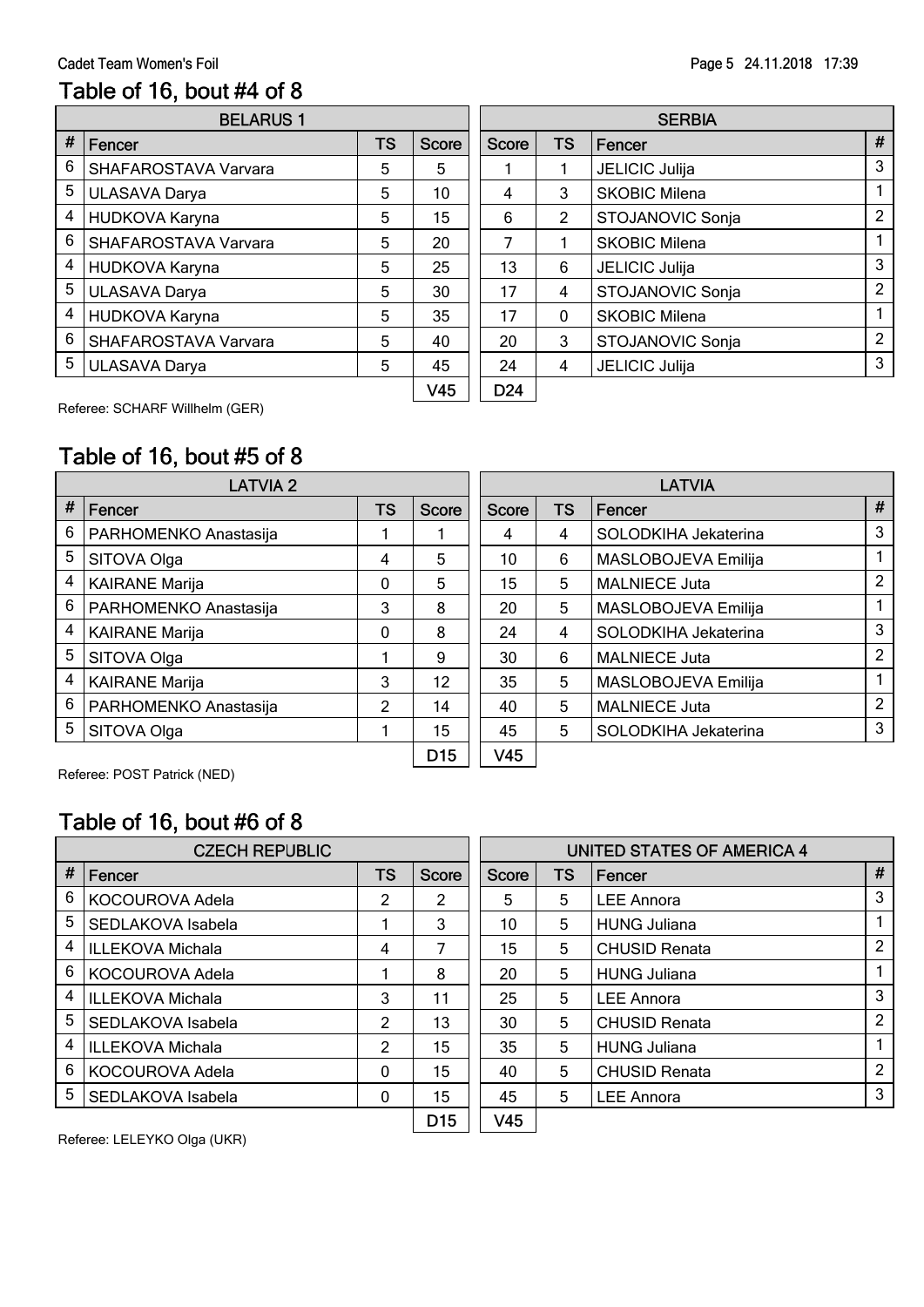#### Table of 16, bout #7 of 8

|   | <b>UNITED STATES OF AMERICA 3</b> |           |              | <b>GERMANY</b>  |              |                               |   |  |
|---|-----------------------------------|-----------|--------------|-----------------|--------------|-------------------------------|---|--|
| # | Fencer                            | <b>TS</b> | <b>Score</b> | <b>Score</b>    | <b>TS</b>    | Fencer                        | Ħ |  |
| 6 | NISHIMURA Madeleine               | 5         | 5            | 3               | 3            | <b>KRAUSE Angelina-Noelle</b> | 3 |  |
| 5 | YAROSHENKO Karina                 | 5         | 10           |                 | 4            | <b>ZONI Anna</b>              |   |  |
| 4 | <b>HORSLEY Asherah</b>            | 5         | 15           | 12              | 5            | <b>MAUL Xenia</b>             |   |  |
| 6 | NISHIMURA Madeleine               | 5         | 20           | 12              | $\mathbf{0}$ | <b>ZONI Anna</b>              |   |  |
| 4 | <b>HORSLEY Asherah</b>            | 5         | 25           | 18              | 6            | <b>KRAUSE Angelina-Noelle</b> | 3 |  |
| 5 | YAROSHENKO Karina                 | 5         | 30           | 19              |              | <b>MAUL Xenia</b>             | 2 |  |
| 4 | <b>HORSLEY Asherah</b>            | 5         | 35           | 23              | 4            | <b>ZONI Anna</b>              |   |  |
| 6 | NISHIMURA Madeleine               | 5         | 40           | 24              |              | <b>MAUL Xenia</b>             | 2 |  |
| 5 | YAROSHENKO Karina<br>5<br>45      |           |              |                 | 7            | <b>KRAUSE Angelina-Noelle</b> | 3 |  |
|   |                                   |           | <b>MAE</b>   | D <sub>21</sub> |              |                               |   |  |

|              |                   |           | <b>GERMANY</b>                |                |
|--------------|-------------------|-----------|-------------------------------|----------------|
| <b>Score</b> | <b>Score</b>      | <b>TS</b> | Fencer                        | #              |
| 5            | 3                 | 3         | <b>KRAUSE Angelina-Noelle</b> | 3              |
| 10           | 7                 | 4         | <b>ZONI Anna</b>              | 1              |
| 15           | 12                | 5         | <b>MAUL Xenia</b>             | 2              |
| 20           | $12 \overline{ }$ | 0         | <b>ZONI Anna</b>              | 1              |
| 25           | 18                | 6         | <b>KRAUSE Angelina-Noelle</b> | 3              |
| 30           | 19                |           | <b>MAUL Xenia</b>             | 2              |
| 35           | 23                | 4         | <b>ZONI Anna</b>              | 1              |
| 40           | 24                |           | <b>MAUL Xenia</b>             | $\mathfrak{p}$ |
| 45           | 31                | 7         | <b>KRAUSE Angelina-Noelle</b> | 3              |
| V45          | D31               |           |                               |                |

Referee: PUPSHYNOVICH Uladzimir (BLR)

#### Table of 16, bout #8 of 8

|                | <b>UKRAINE</b>        |           |                 | <b>UNITED STATES OF AMERICA 1</b> |           |                      |          |  |
|----------------|-----------------------|-----------|-----------------|-----------------------------------|-----------|----------------------|----------|--|
| #              | Fencer                | <b>TS</b> | <b>Score</b>    | <b>Score</b>                      | <b>TS</b> | Fencer               | $\sharp$ |  |
| 3              | <b>SOPIT OLGA</b>     |           |                 | 5                                 | 5         | <b>LAM Justina</b>   | 6        |  |
|                | <b>SOPIT SVITLANA</b> | 0         |                 | 10                                | 5         | <b>RHODES Zander</b> | 5        |  |
| $\overline{2}$ | <b>MORGUN Nadiya</b>  |           | 2               | 15                                | 5         | <b>TAN Helen</b>     | 4        |  |
|                | <b>SOPIT SVITLANA</b> | 6         | 8               | 20                                | 5         | <b>LAM Justina</b>   | 6        |  |
| 3              | SOPIT OLGA            | 6         | 14              | 25                                | 5         | <b>TAN Helen</b>     | 4        |  |
| $\overline{2}$ | <b>MORGUN Nadiya</b>  |           | 15              | 30                                | 5         | <b>RHODES Zander</b> | 5        |  |
|                | SOPIT SVITLANA        | 2         | 17              | 35                                | 5         | <b>TAN Helen</b>     | 4        |  |
| $\overline{2}$ | <b>MORGUN Nadiya</b>  | 3         | 20              | 40                                | 5         | <b>LAM Justina</b>   | 6        |  |
| 3              | SOPIT OLGA            | 0         | 20              | 45                                | 5         | <b>RHODES Zander</b> | 5        |  |
|                |                       |           | D <sub>20</sub> | V45                               |           |                      |          |  |

Referee: ENACHE-MIJA Bianca (GER)

# Table of 8 (Pl. 1-8), bout #1 of 4

|                | <b>UNITED STATES OF AMERICA 2</b> |                |                 | <b>ROMANIA</b>  |                     |                       |                |
|----------------|-----------------------------------|----------------|-----------------|-----------------|---------------------|-----------------------|----------------|
| #              | Fencer                            | TS             | <b>Score</b>    | <b>Score</b>    | <b>TS</b>           | Fencer                | #              |
| 3              | <b>STAMOS Maria</b>               | 5              | 5               | 3               | 3                   | <b>VASILE Karina</b>  | 6              |
|                | <b>LEE Yejine</b>                 | 5              | 10              | 3               | $\mathbf{0}$        | <b>CORBU Emilia</b>   | 5              |
| $\overline{2}$ | KOO Haley Bevan                   | 5              | 15              | 3               | $\mathbf{0}$        | <b>SOFRAN Teodora</b> | 4              |
|                | <b>LEE Yejine</b>                 | $\mathfrak{p}$ | 17              | 12              | 9                   | <b>VASILE Karina</b>  | 6              |
| 3              | <b>STAMOS Maria</b>               | 8              | 25              | 18              | 6                   | <b>SOFRAN Teodora</b> | $\overline{4}$ |
| 2              | KOO Haley Bevan                   | 5              | 30              | 19              |                     | <b>CORBU Emilia</b>   | 5              |
|                | <b>LEE Yejine</b>                 | 5              | 35              | 21              | 2                   | <b>SOFRAN Teodora</b> | $\overline{4}$ |
| $\overline{2}$ | KOO Haley Bevan                   | 5              | 40              | 23              | 2                   | <b>VASILE Karina</b>  | 6              |
| 3              | <b>STAMOS Maria</b>               | 45             | 23              | 0               | <b>CORBU Emilia</b> | 5                     |                |
|                |                                   |                | V <sub>45</sub> | D <sub>23</sub> |                     |                       |                |

Referee: LELEYKO Olga (UKR)

 $\overline{\#}$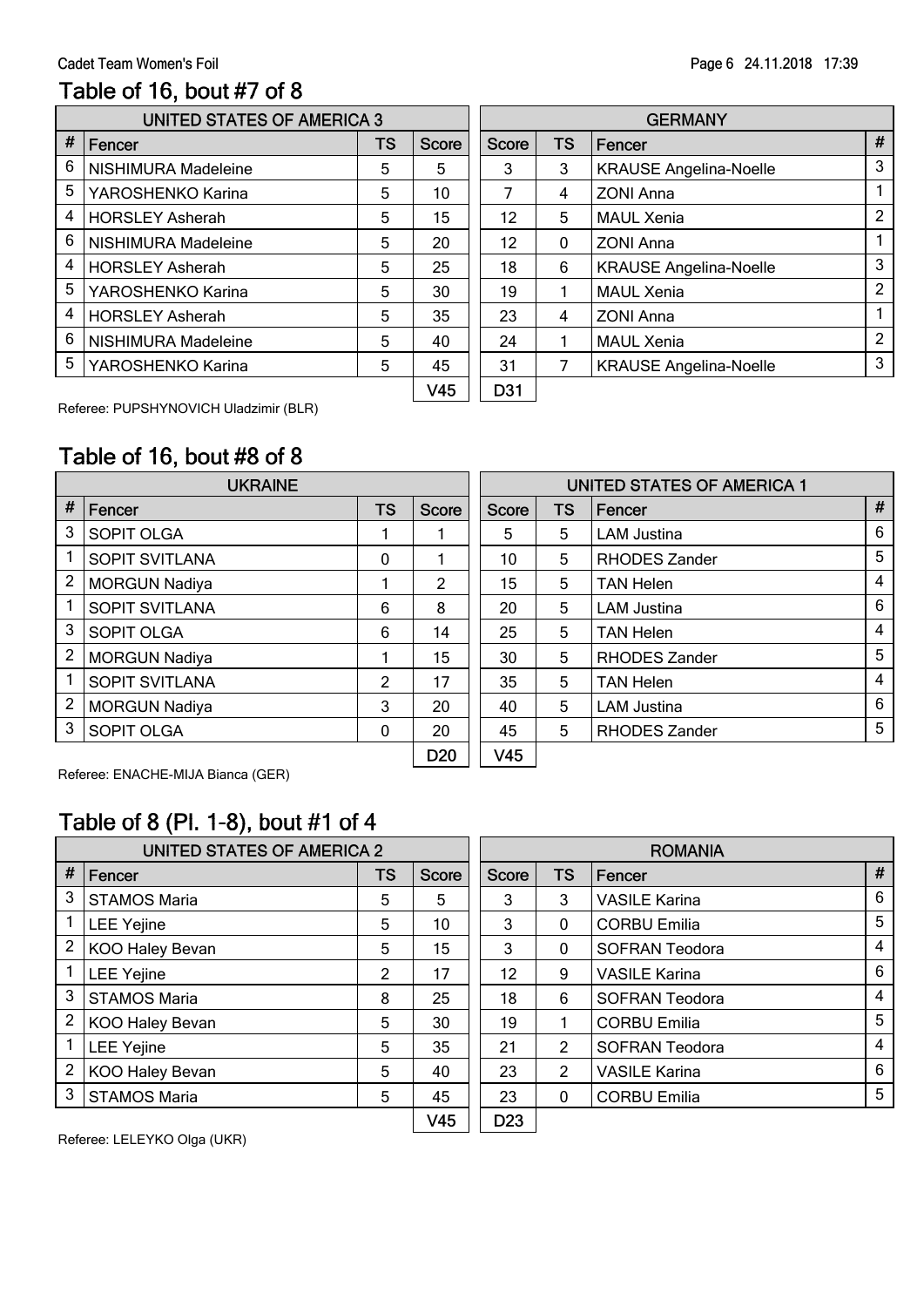#### Table of 8 (Pl. 1-8), bout #2 of 4

|                | <b>BELARUS 1</b>                 |                |              | <b>AUSTRIA1</b> |                      |                       |   |
|----------------|----------------------------------|----------------|--------------|-----------------|----------------------|-----------------------|---|
| #              | Fencer                           | <b>TS</b>      | <b>Score</b> | <b>Score</b>    | <b>TS</b>            | Fencer                | Ħ |
| 6              | <b>ULASAVA Darya</b>             | 5              | 5            | 3               | 3                    | <b>GROESS Chiara</b>  | 3 |
| 5              | SHAFAROSTAVA Varvara             | 5              | 10           | 4               |                      | <b>FABIANEK Marie</b> |   |
| 4              | HUDKOVA Karyna                   | 0              | 10           | 13              | 9                    | <b>EISTERT Julia</b>  | 2 |
| 6              | <b>ULASAVA Darya</b>             | 8              | 18           | 20              | 7                    | <b>FABIANEK Marie</b> |   |
| 4              | HUDKOVA Karyna                   | 0              | 18           | 25              | 5                    | <b>GROESS Chiara</b>  | 3 |
| 5              | SHAFAROSTAVA Varvara             | $\overline{2}$ | 20           | 30              | 5                    | <b>EISTERT Julia</b>  | 2 |
| $\overline{4}$ | <b>HUDKOVA Karyna</b>            | $\overline{2}$ | 22           | 35              | 5                    | <b>FABIANEK Marie</b> |   |
| 6              | <b>ULASAVA Darya</b>             | $\overline{2}$ | 24           | 40              | 5                    | <b>EISTERT Julia</b>  | 2 |
| 5              | SHAFAROSTAVA Varvara<br>10<br>34 |                | 45           | 5               | <b>GROESS Chiara</b> | 3                     |   |
|                |                                  |                | <b>MAR</b>   |                 |                      |                       |   |

|              | <b>AUSTRIA1</b> |           |                       |   |  |  |  |  |
|--------------|-----------------|-----------|-----------------------|---|--|--|--|--|
| <b>Score</b> | <b>Score</b>    | <b>TS</b> | Fencer                | # |  |  |  |  |
| 5            | 3               | 3         | <b>GROESS Chiara</b>  | 3 |  |  |  |  |
| 10           | 4               |           | <b>FABIANEK Marie</b> | 1 |  |  |  |  |
| 10           | 13              | 9         | <b>EISTERT Julia</b>  | 2 |  |  |  |  |
| 18           | 20              | 7         | <b>FABIANEK Marie</b> | 1 |  |  |  |  |
| 18           | 25              | 5         | <b>GROESS Chiara</b>  | 3 |  |  |  |  |
| 20           | 30              | 5         | <b>EISTERT Julia</b>  | 2 |  |  |  |  |
| 22           | 35              | 5         | <b>FABIANEK Marie</b> | 1 |  |  |  |  |
| 24           | 40              | 5         | <b>EISTERT Julia</b>  | 2 |  |  |  |  |
| 34           | 45              | 5         | <b>GROESS Chiara</b>  | 3 |  |  |  |  |
| D34          | V45             |           |                       |   |  |  |  |  |

Referee: KLUGER Vincent (GER)

# Table of 8 (Pl. 1-8), bout #3 of 4

|     | <b>UNITED STATES OF AMERICA 4</b> |           |                 | <b>LATVIA</b>   |    |                      |   |  |
|-----|-----------------------------------|-----------|-----------------|-----------------|----|----------------------|---|--|
| #   | Fencer                            | <b>TS</b> | <b>Score</b>    | <b>Score</b>    | TS | Fencer               | # |  |
| 6   | <b>HUNG Juliana</b>               | 2         | 2               |                 |    | SOLODKIHA Jekaterina | 3 |  |
| 5   | <b>LEE Annora</b>                 | 5         |                 | 5               | 4  | MASLOBOJEVA Emilija  | 1 |  |
| 4   | <b>CHUSID Renata</b>              | 8         | 15              | 9               | 4  | <b>MALNIECE Juta</b> | 2 |  |
| 6   | <b>HUNG Juliana</b>               | 3         | 18              | 14              | 5  | MASLOBOJEVA Emilija  | 1 |  |
| 4   | <b>CHUSID Renata</b>              | 4         | 22              | 15              |    | SOLODKIHA Jekaterina | 3 |  |
| 5   | <b>LEE Annora</b>                 | 5         | 27              | 18              | 3  | <b>MALNIECE Juta</b> | 2 |  |
| 4   | <b>CHUSID Renata</b>              | 8         | 35              | 21              | 3  | MASLOBOJEVA Emilija  | 1 |  |
| 6   | <b>HUNG Juliana</b>               | 5         | 40              | 27              | 6  | <b>MALNIECE Juta</b> | 2 |  |
| 5   | <b>LEE Annora</b>                 | 5         | 45              | 30              | 3  | SOLODKIHA Jekaterina | 3 |  |
| - - | $R = 22.7$                        |           | V <sub>45</sub> | D <sub>30</sub> |    |                      |   |  |

Referee: POST Patrick (NED)

# Table of 8 (Pl. 1-8), bout #4 of 4

|                | <b>UNITED STATES OF AMERICA 1</b> |    |                 | <b>UNITED STATES OF AMERICA 3</b> |    |                          |   |
|----------------|-----------------------------------|----|-----------------|-----------------------------------|----|--------------------------|---|
| #              | Fencer                            | TS | Score           | Score                             | TS | Fencer                   | # |
| 3              | <b>RHODES Zander</b>              | 4  | 4               | 5                                 | 5  | YAROSHENKO Karina        | 6 |
|                | CHO Sabrina                       |    | 5               | 10                                | 5  | <b>HORSLEY Asherah</b>   | 5 |
| $\overline{2}$ | <b>LAM Justina</b>                |    | 6               | 15                                | 5  | <b>FERRARI Christina</b> | 4 |
|                | CHO Sabrina                       | 3  | 9               | 20                                | 5  | YAROSHENKO Karina        | 6 |
| 3              | <b>RHODES Zander</b>              | 11 | 20              | 25                                | 5  | <b>FERRARI Christina</b> | 4 |
| $\overline{2}$ | <b>LAM Justina</b>                | 7  | 27              | 27                                | 2  | <b>HORSLEY Asherah</b>   | 5 |
|                | CHO Sabrina                       | 8  | 35              | 34                                | 7  | <b>FERRARI Christina</b> | 4 |
| 2              | LAM Justina                       | 5  | 40              | 35                                |    | YAROSHENKO Karina        | 6 |
| 3              | <b>RHODES Zander</b><br>5<br>45   |    |                 | 40                                | 5  | <b>HORSLEY Asherah</b>   | 5 |
|                |                                   |    | V <sub>45</sub> | D40                               |    |                          |   |

Referee: ENACHE-MIJA Bianca (GER)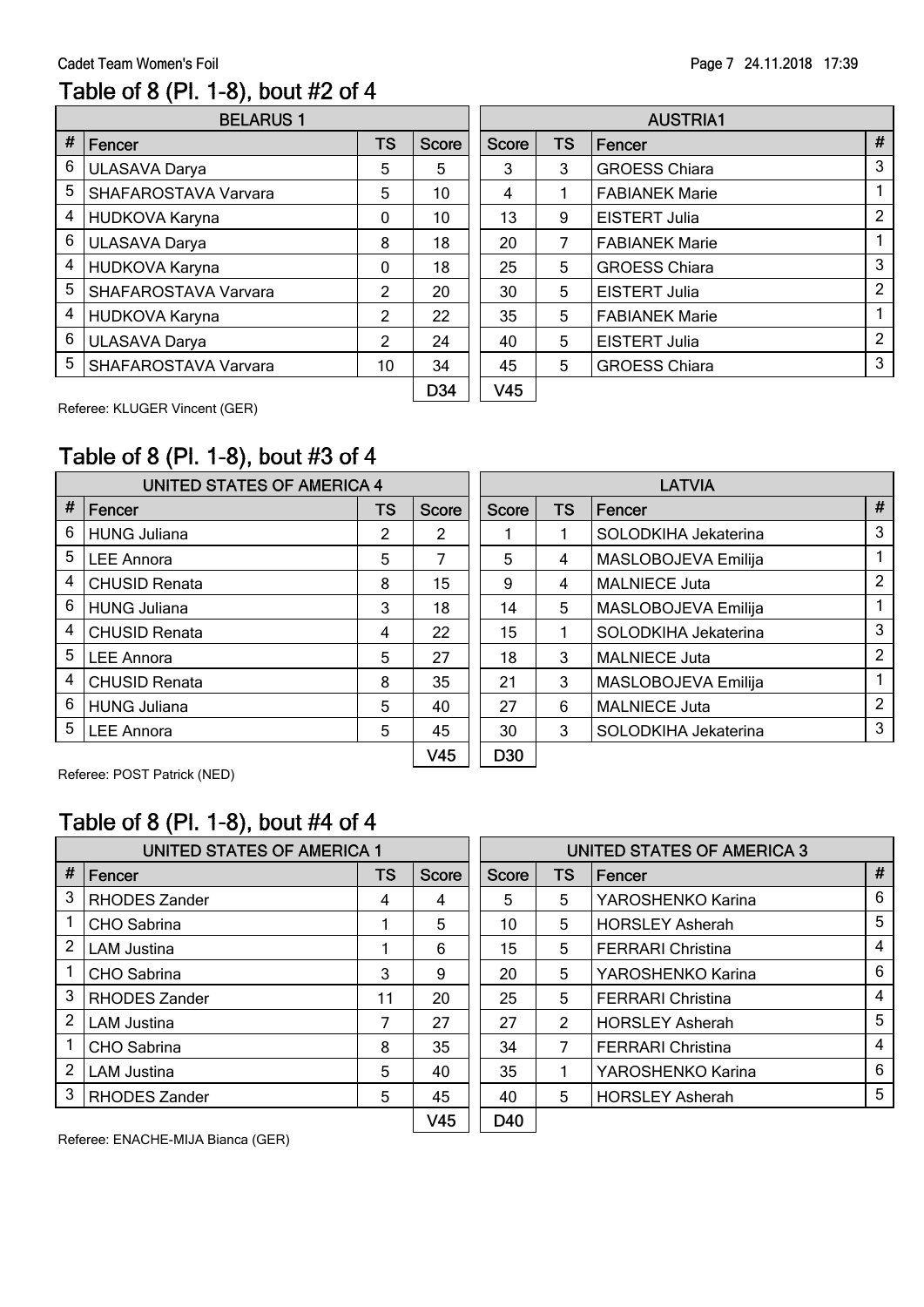#### Semi-Finals, bout #1 of 2

|                | <b>AUSTRIA1</b>       |                |              | <b>UNITED STATES OF AMERICA 2</b> |    |                      |   |  |
|----------------|-----------------------|----------------|--------------|-----------------------------------|----|----------------------|---|--|
| #              | Fencer                | <b>TS</b>      | <b>Score</b> | <b>Score</b>                      | TS | Fencer               | Ħ |  |
| 6              | <b>GROESS Chiara</b>  | 4              | 4            | 4                                 | 4  | KOO Haley Bevan      | 3 |  |
| 5              | EISTERT Julia         | 4              | 8            | 10                                | 6  | <b>AHN Gabriella</b> |   |  |
| $\overline{4}$ | <b>FABIANEK Marie</b> | $\overline{2}$ | 10           | 15                                | 5  | <b>STAMOS Maria</b>  | 2 |  |
| 6              | <b>GROESS Chiara</b>  |                | 11           | 20                                | 5  | <b>AHN Gabriella</b> |   |  |
| 4              | <b>FABIANEK Marie</b> | 0              | 11           | 25                                | 5  | KOO Haley Bevan      | 3 |  |
| 5              | <b>EISTERT Julia</b>  | $\mathcal{P}$  | 13           | 30                                | 5  | <b>STAMOS Maria</b>  | 2 |  |
| 4              | <b>FABIANEK Marie</b> | 2              | 15           | 35                                | 5  | <b>AHN Gabriella</b> |   |  |
| 6              | <b>GROESS Chiara</b>  | 0              | 15           | 40                                | 5  | <b>STAMOS Maria</b>  | 2 |  |
| 5              | <b>EISTERT Julia</b>  | 0              | 15           | 45                                | 5  | KOO Haley Bevan      | 3 |  |
|                |                       |                | $\mathbf{M}$ | <b>MAE</b>                        |    |                      |   |  |

|       | UNITED STATES OF AMERICA 2 |           |                        |   |  |  |  |  |  |
|-------|----------------------------|-----------|------------------------|---|--|--|--|--|--|
| Score | Score                      | <b>TS</b> | Fencer                 | # |  |  |  |  |  |
| 4     | 4                          | 4         | KOO Haley Bevan        | 3 |  |  |  |  |  |
| 8     | 10                         | 6         | <b>AHN Gabriella</b>   |   |  |  |  |  |  |
| 10    | 15                         | 5         | <b>STAMOS Maria</b>    | 2 |  |  |  |  |  |
| 11    | 20                         | 5         | <b>AHN Gabriella</b>   | 1 |  |  |  |  |  |
| 11    | 25                         | 5         | <b>KOO Haley Bevan</b> | 3 |  |  |  |  |  |
| 13    | 30                         | 5         | <b>STAMOS Maria</b>    | 2 |  |  |  |  |  |
| 15    | 35                         | 5         | <b>AHN Gabriella</b>   | 1 |  |  |  |  |  |
| 15    | 40                         | 5         | <b>STAMOS Maria</b>    | 2 |  |  |  |  |  |
| 15    | 45                         | 5         | <b>KOO Haley Bevan</b> | 3 |  |  |  |  |  |
| D15   | V45                        |           |                        |   |  |  |  |  |  |

Referee: LELEYKO Olga (UKR)

### Semi-Finals, bout #2 of 2

|                | <b>UNITED STATES OF AMERICA 1</b> |           |              | <b>UNITED STATES OF AMERICA 4</b> |                |                      |   |
|----------------|-----------------------------------|-----------|--------------|-----------------------------------|----------------|----------------------|---|
| #              | Fencer                            | <b>TS</b> | <b>Score</b> | <b>Score</b>                      | TS             | Fencer               | ħ |
| 6              | <b>TAN Helen</b>                  | 5         | 5            | 3                                 | 3              | <b>LEE Annora</b>    | 3 |
| 5              | RHODES Zander                     | 5         | 10           | 8                                 | 5              | <b>CHUSID Renata</b> |   |
| 4              | <b>LAM Justina</b>                | 5         | 15           | 11                                | 3              | <b>HUNG Juliana</b>  | 2 |
| 6              | <b>TAN Helen</b>                  | 5         | 20           | 15                                | 4              | <b>CHUSID Renata</b> |   |
| 4              | <b>LAM Justina</b>                | 5         | 25           | 18                                | 3              | <b>LEE Annora</b>    | 3 |
| 5 <sup>5</sup> | RHODES Zander                     | 5         | 30           | 22                                | 4              | <b>HUNG Juliana</b>  | 2 |
| $\overline{4}$ | <b>LAM Justina</b>                | 5         | 35           | 25                                | 3              | <b>CHUSID Renata</b> |   |
| 6              | <b>TAN Helen</b>                  | 5         | 40           | 27                                | $\overline{2}$ | <b>HUNG Juliana</b>  | 2 |
| 5              | RHODES Zander                     | 5         | 45           | 32                                | 5              | <b>LEE Annora</b>    | 3 |
| $ -$           | $\sim$ $ \sim$ $\sim$<br>$ -$     |           | V45          | D32                               |                |                      |   |

|              | <b>UNITED STATES OF AMERICA 4</b> |                      |   |  |  |  |  |  |  |
|--------------|-----------------------------------|----------------------|---|--|--|--|--|--|--|
| <b>Score</b> | TS                                | Fencer               | # |  |  |  |  |  |  |
| 3            | 3                                 | <b>LEE Annora</b>    | 3 |  |  |  |  |  |  |
| 8            | 5                                 | <b>CHUSID Renata</b> | 1 |  |  |  |  |  |  |
| 11           | 3                                 | <b>HUNG Juliana</b>  | 2 |  |  |  |  |  |  |
| 15           | 4                                 | <b>CHUSID Renata</b> |   |  |  |  |  |  |  |
| 18           | 3                                 | <b>LEE Annora</b>    | 3 |  |  |  |  |  |  |
| 22           | 4                                 | <b>HUNG Juliana</b>  | 2 |  |  |  |  |  |  |
| 25           | 3                                 | <b>CHUSID Renata</b> |   |  |  |  |  |  |  |
| 27           | 2                                 | <b>HUNG Juliana</b>  | 2 |  |  |  |  |  |  |
| 32           | 5                                 | <b>LEE Annora</b>    | 3 |  |  |  |  |  |  |
| פרח          |                                   |                      |   |  |  |  |  |  |  |

Referee: ENACHE-MIJA Bianca (GER)

#### Finals, bout #1 of 1

|                | <b>UNITED STATES OF AMERICA 1</b> |    |                 | <b>UNITED STATES OF AMERICA 2</b> |    |                      |   |
|----------------|-----------------------------------|----|-----------------|-----------------------------------|----|----------------------|---|
| #              | Fencer                            | TS | <b>Score</b>    | <b>Score</b>                      | TS | Fencer               | # |
| 3              | <b>RHODES Zander</b>              | 5  | 5               |                                   |    | <b>LEE Yejine</b>    | 6 |
|                | <b>TAN Helen</b>                  | 5  | 10              | 5                                 | 4  | <b>AHN Gabriella</b> | 5 |
| 2              | <b>LAM Justina</b>                | 5  | 15              | 10                                | 5  | <b>STAMOS Maria</b>  | 4 |
|                | <b>TAN Helen</b>                  | 5  | 20              | 13                                | 3  | <b>LEE Yejine</b>    | 6 |
| 3              | <b>RHODES Zander</b>              | 5  | 25              | 18                                | 5  | <b>STAMOS Maria</b>  | 4 |
| 2              | <b>LAM Justina</b>                | 5  | 30              | 23                                | 5  | <b>AHN Gabriella</b> | 5 |
|                | <b>TAN Helen</b>                  | 5  | 35              | 24                                |    | <b>STAMOS Maria</b>  | 4 |
| $\overline{2}$ | <b>LAM Justina</b>                | 3  | 38              | 33                                | 9  | <b>LEE Yejine</b>    | 6 |
| 3              | <b>RHODES Zander</b>              | 7  | 45              | 40                                | 7  | <b>AHN Gabriella</b> | 5 |
|                |                                   |    | V <sub>45</sub> | D40                               |    |                      |   |

Referee: PUPSHYNOVICH Uladzimir (BLR)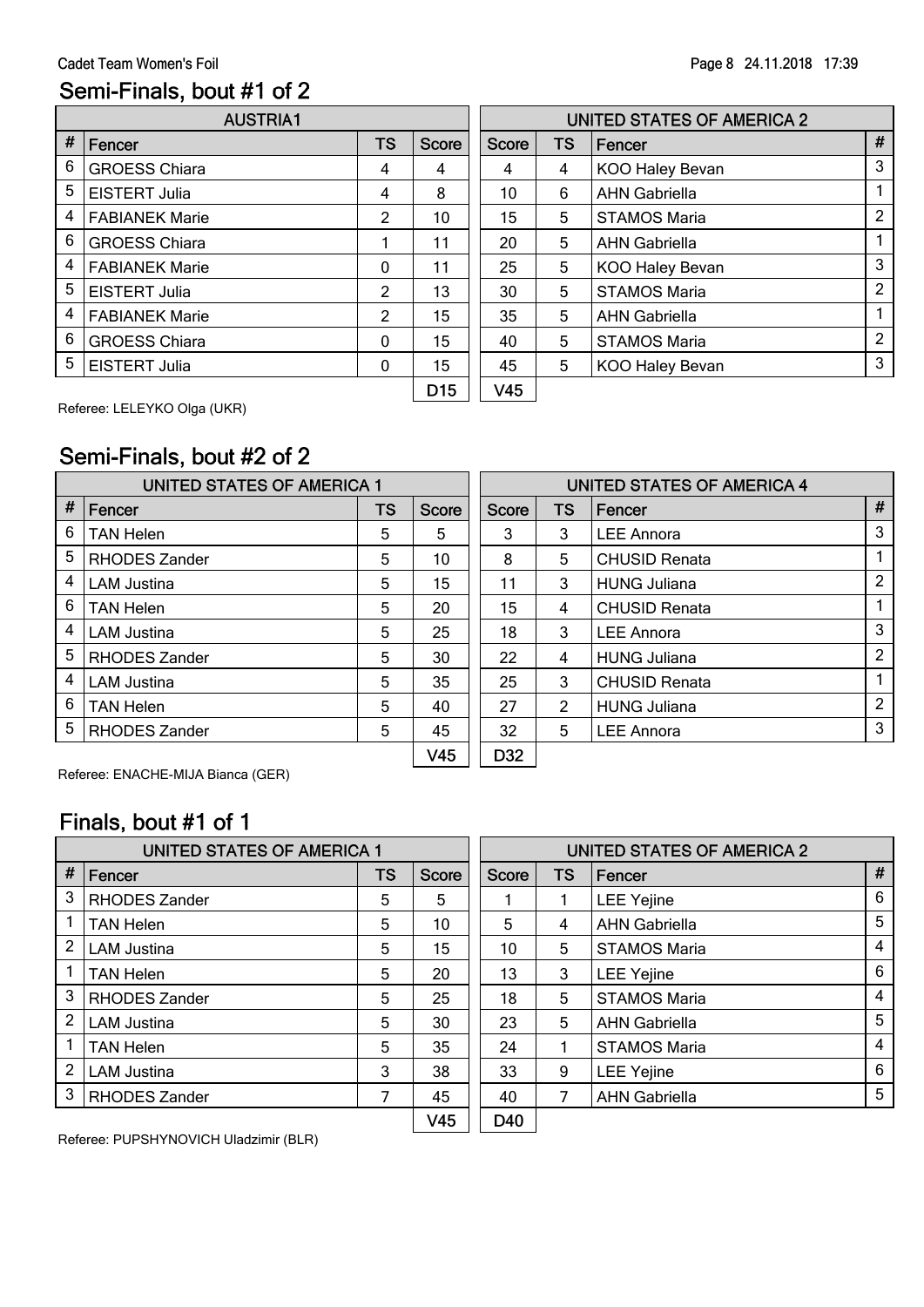#### Table of 8 (Pl. 9-16), bout #1 of 4

|                | <b>TURKEY</b>              |                |              | <b>GERMANY 5</b> |                |                         |   |
|----------------|----------------------------|----------------|--------------|------------------|----------------|-------------------------|---|
| #              | Fencer                     | <b>TS</b>      | <b>Score</b> | <b>Score</b>     | <b>TS</b>      | Fencer                  | Ħ |
| 3              | <b>ALIOGLU Nazli Ceren</b> | $\overline{2}$ | 2            | 5                | 5              | <b>LINDNER Isabella</b> | 6 |
|                | <b>TASDELEN Melike</b>     | 5              | 7            |                  | $\overline{2}$ | <b>ADRIAN Maria</b>     | 5 |
| 2              | <b>KARABIYIK Gozde</b>     | 6              | 13           | 15               | 8              | <b>JOHA Cora</b>        | 4 |
|                | <b>TASDELEN Melike</b>     | 7              | 20           | 18               | 3              | <b>LINDNER Isabella</b> | 6 |
| 3              | <b>ALIOGLU Nazli Ceren</b> | 5              | 25           | 19               |                | <b>JOHA Cora</b>        | 4 |
| 2              | <b>KARABIYIK Gozde</b>     | 5              | 30           | 25               | 6              | <b>ADRIAN Maria</b>     | 5 |
|                | <b>TASDELEN Melike</b>     | 5              | 35           | 28               | 3              | JOHA Cora               | 4 |
| $\overline{2}$ | <b>KARABIYIK Gozde</b>     | 4              | 39           | 34               | 6              | LINDNER Isabella        | 6 |
| 3              | <b>ALIOGLU Nazli Ceren</b> | 6              | 45           | 38               | 4              | <b>ADRIAN Maria</b>     | 5 |
|                |                            |                | <b>VAL</b>   | noo              |                |                         |   |

|              |              | <b>GERMANY 5</b> |                         |   |  |  |  |  |  |
|--------------|--------------|------------------|-------------------------|---|--|--|--|--|--|
| <b>Score</b> | <b>Score</b> | <b>TS</b>        | Fencer                  | # |  |  |  |  |  |
| 2            | 5            | 5                | LINDNER Isabella        | 6 |  |  |  |  |  |
| 7            | 7            | $\overline{2}$   | <b>ADRIAN Maria</b>     | 5 |  |  |  |  |  |
| 13           | 15           | 8                | <b>JOHA Cora</b>        | 4 |  |  |  |  |  |
| 20           | 18           | 3                | <b>LINDNER Isabella</b> | 6 |  |  |  |  |  |
| 25           | 19           | 1                | <b>JOHA Cora</b>        | 4 |  |  |  |  |  |
| 30           | 25           | 6                | <b>ADRIAN Maria</b>     | 5 |  |  |  |  |  |
| 35           | 28           | 3                | <b>JOHA Cora</b>        | 4 |  |  |  |  |  |
| 39           | 34           | 6                | <b>LINDNER Isabella</b> | 6 |  |  |  |  |  |
| 45           | 38           | 4                | <b>ADRIAN Maria</b>     | 5 |  |  |  |  |  |
| V45          | D38          |                  |                         |   |  |  |  |  |  |

Referee: PREDESCU Mihai (ROU)

# Table of 8 (Pl. 9-16), bout #2 of 4

|   | <b>SERBIA</b>           |    |              | <b>UKRAINE 2</b> |           |                            |                |
|---|-------------------------|----|--------------|------------------|-----------|----------------------------|----------------|
| # | Fencer                  | TS | <b>Score</b> | <b>Score</b>     | <b>TS</b> | Fencer                     | #              |
| 3 | STOJANOVIC Sonja        | 0  | 0            | 5                | 5         | SARKISIAN Khrystyna        | 6              |
|   | <b>SKOBIC Milena</b>    | 2  | 2            | 10               | 5         | <b>KALKUTINA Olga</b>      | 5              |
| 2 | ZDRAVKOVIC Jovana       | 5  | 7            | 15               | 5         | <b>MESHKA Galina</b>       | $\overline{4}$ |
|   | <b>SKOBIC Milena</b>    | 3  | 10           | 20               | 5         | <b>SARKISIAN Khrystyna</b> | 6              |
| 3 | STOJANOVIC Sonja        | 3  | 13           | 25               | 5         | <b>MESHKA Galina</b>       | 4              |
| 2 | ZDRAVKOVIC Jovana       |    | 14           | 30               | 5         | <b>KALKUTINA Olga</b>      | 5              |
|   | <b>SKOBIC Milena</b>    | 18 | 32           | 32               | 2         | MESHKA Galina              | $\overline{4}$ |
| 2 | ZDRAVKOVIC Jovana       | 2  | 34           | 40               | 8         | <b>SARKISIAN Khrystyna</b> | 6              |
| 3 | <b>STOJANOVIC Sonja</b> | 5  | 39           | 45               | 5         | <b>KALKUTINA Olga</b>      | 5              |
|   |                         |    | D39          | V <sub>45</sub>  |           |                            |                |

Referee: PUPSHYNOVICH Uladzimir (BLR)

### Table of 8 (Pl. 9-16), bout #3 of 4

|                | <b>CZECH REPUBLIC</b>   |    |                 | <b>LATVIA 2</b> |              |                       |                |
|----------------|-------------------------|----|-----------------|-----------------|--------------|-----------------------|----------------|
| #              | Fencer                  | TS | <b>Score</b>    | <b>Score</b>    | TS           | Fencer                | #              |
| 3              | SEDLAKOVA Isabela       | 5  | 5               | 2               | 2            | PARHOMENKO Anastasija | 6              |
|                | RUBASOVA Ema            | 3  | 8               | 10              | 8            | SITOVA Olga           | 5              |
| $\overline{2}$ | <b>ILLEKOVA Michala</b> | 7  | 15              | 12              | 2            | <b>KAIRANE Marija</b> | 4              |
|                | RUBASOVA Ema            | 5  | 20              | 16              | 4            | PARHOMENKO Anastasija | 6              |
| 3              | SEDLAKOVA Isabela       | 5  | 25              | 18              | $\mathbf{2}$ | <b>KAIRANE Marija</b> | $\overline{4}$ |
| $\overline{2}$ | <b>ILLEKOVA Michala</b> | 5  | 30              | 20              | 2            | SITOVA Olga           | 5              |
|                | RUBASOVA Ema            | 5  | 35              | 21              |              | <b>KAIRANE Marija</b> | 4              |
| $\overline{2}$ | <b>ILLEKOVA Michala</b> | 5  | 40              | 30              | 9            | PARHOMENKO Anastasija | 6              |
| 3              | SEDLAKOVA Isabela       | 5  | 45              | 31              |              | SITOVA Olga           | 5              |
|                |                         |    | V <sub>45</sub> | D31             |              |                       |                |

Referee: GREEN Michael (USA)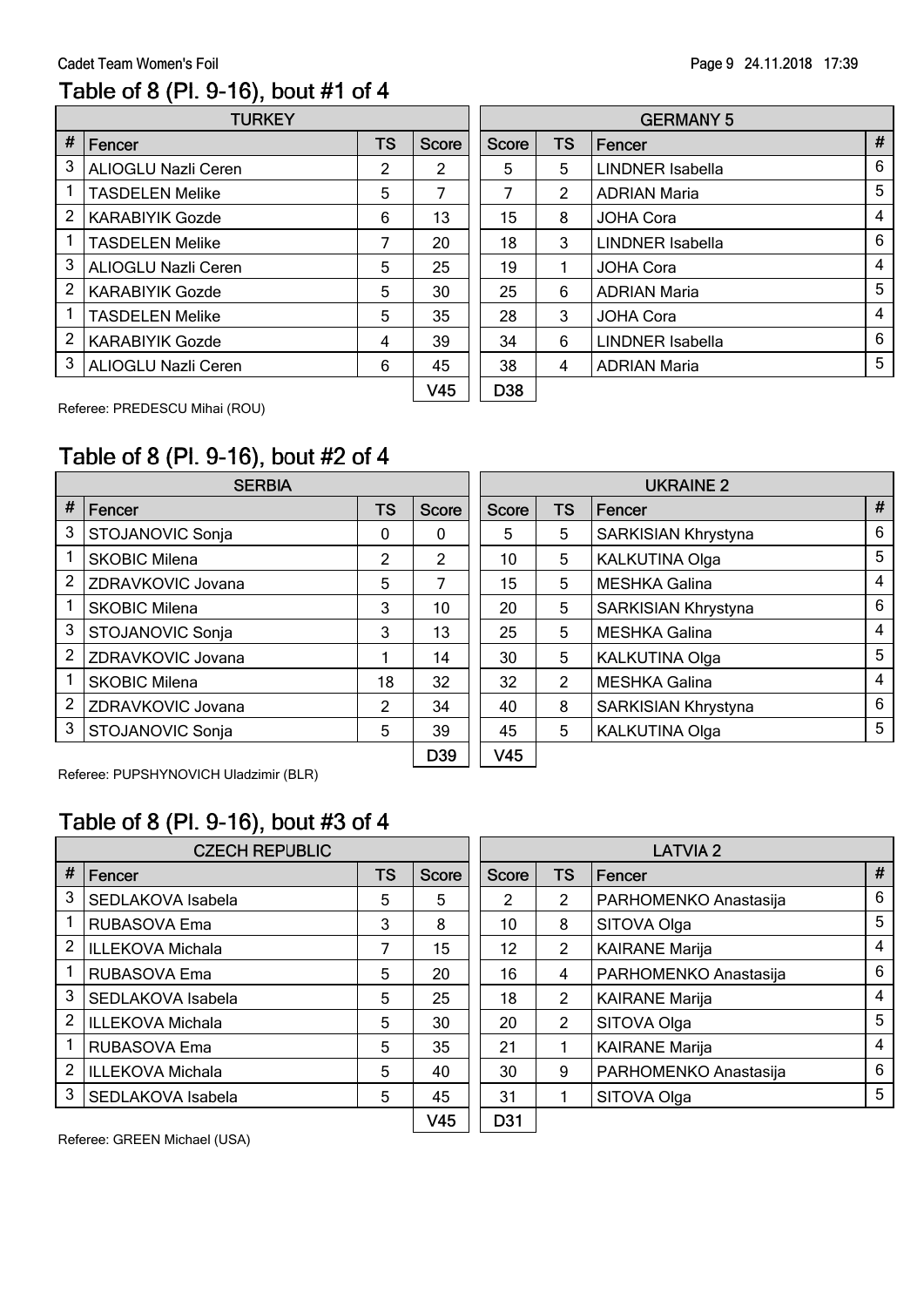#### Table of 8 (Pl. 9-16), bout #4 of 4

|   | <b>UKRAINE</b>       |           |              | <b>GERMANY</b>  |                |                          |   |  |
|---|----------------------|-----------|--------------|-----------------|----------------|--------------------------|---|--|
| # | Fencer               | <b>TS</b> | <b>Score</b> | <b>Score</b>    | <b>TS</b>      | Fencer                   | Ħ |  |
| 3 | POLOZIUK Alina       | 5         | 5            | $\mathbf{0}$    | $\mathbf{0}$   | <b>HOLLAND-CUNZ Luca</b> | 6 |  |
|   | <b>MORGUN Nadiya</b> | 5         | 10           | 4               | 4              | <b>ZONI Anna</b>         | 5 |  |
| 2 | SOPIT OLGA           | 5         | 15           | 12 <sup>°</sup> | 8              | <b>MAUL Xenia</b>        | 4 |  |
|   | <b>MORGUN Nadiya</b> | 5         | 20           | 16              | $\overline{4}$ | <b>HOLLAND-CUNZ Luca</b> | 6 |  |
| 3 | POLOZIUK Alina       | 5         | 25           | 18              | $\overline{2}$ | <b>MAUL Xenia</b>        | 4 |  |
| 2 | SOPIT OLGA           | 5         | 30           | 23              | 5              | <b>ZONI Anna</b>         | 5 |  |
|   | <b>MORGUN Nadiya</b> | 5         | 35           | 30              | 7              | <b>MAUL Xenia</b>        | 4 |  |
| 2 | SOPIT OLGA           | 5         | 40           | 34              | 4              | <b>HOLLAND-CUNZ Luca</b> | 6 |  |
| 3 | POLOZIUK Alina       | 5         | 45           | 37              | 3              | <b>ZONI Anna</b>         | 5 |  |
|   |                      |           | 111F         | <b>DO7</b>      |                |                          |   |  |

|                 |              |           | <b>GERMANY</b>           |   |
|-----------------|--------------|-----------|--------------------------|---|
| <b>Score</b>    | <b>Score</b> | <b>TS</b> | Fencer                   | # |
| 5               | 0            | 0         | <b>HOLLAND-CUNZ Luca</b> | 6 |
| 10              | 4            | 4         | <b>ZONI Anna</b>         | 5 |
| 15              | 12           | 8         | <b>MAUL Xenia</b>        | 4 |
| 20              | 16           | 4         | <b>HOLLAND-CUNZ Luca</b> | 6 |
| 25              | 18           | 2         | <b>MAUL Xenia</b>        | 4 |
| 30              | 23           | 5         | <b>ZONI Anna</b>         | 5 |
| 35              | 30           | 7         | <b>MAUL Xenia</b>        | 4 |
| 40              | 34           | 4         | <b>HOLLAND-CUNZ Luca</b> | 6 |
| 45              | 37           | 3         | <b>ZONI Anna</b>         | 5 |
| V <sub>45</sub> | D37          |           |                          |   |

Referee: KUDLACEK Beatrice (AUT)

# Table of 4 (Pl. 9-12), bout #1 of 2

|                | <b>UKRAINE 2</b>           |           |                 | <b>TURKEY</b>   |    |                            |                |  |
|----------------|----------------------------|-----------|-----------------|-----------------|----|----------------------------|----------------|--|
| #              | Fencer                     | <b>TS</b> | <b>Score</b>    | <b>Score</b>    | TS | Fencer                     | #              |  |
| 3              | <b>KALKUTINA Olga</b>      | 0         | 0               | 5               | 5  | <b>TASDELEN Melike</b>     | 6              |  |
|                | <b>MESHKA Galina</b>       | 0         | 0               | 10              | 5  | <b>ALIOGLU Nazli Ceren</b> | 5              |  |
| 2              | <b>SARKISIAN Khrystyna</b> | 6         | 6               | 15              | 5  | <b>KARABIYIK Gozde</b>     | 4              |  |
|                | <b>MESHKA Galina</b>       | 0         | 6               | 20              | 5  | <b>TASDELEN Melike</b>     | 6              |  |
| 3              | <b>KALKUTINA Olga</b>      | 4         | 10              | 25              | 5  | <b>KARABIYIK Gozde</b>     | $\overline{4}$ |  |
| $\overline{2}$ | <b>SARKISIAN Khrystyna</b> | 3         | 13              | 30              | 5  | <b>ALIOGLU Nazli Ceren</b> | 5              |  |
|                | <b>MESHKA Galina</b>       |           | 14              | 35              | 5  | <b>KARABIYIK Gozde</b>     | 4              |  |
| $\overline{2}$ | <b>SARKISIAN Khrystyna</b> | 3         | 17              | 40              | 5  | <b>TASDELEN Melike</b>     | 6              |  |
| 3              | <b>KALKUTINA Olga</b>      | 0         | 17              | 45              | 5  | ALIOGLU Nazli Ceren        | 5              |  |
|                |                            |           | D <sub>17</sub> | V <sub>45</sub> |    |                            |                |  |

Referee: SCHARF Willhelm (GER)

# Table of 4 (Pl. 9-12), bout #2 of 2

|                | <b>UKRAINE</b>        |    |                 |              | <b>CZECH REPUBLIC</b> |                   |                |  |  |
|----------------|-----------------------|----|-----------------|--------------|-----------------------|-------------------|----------------|--|--|
| #              | Fencer                | TS | <b>Score</b>    | <b>Score</b> | TS                    | Fencer            | #              |  |  |
| 6              | <b>SOPIT OLGA</b>     | 4  | 4               | 5            | 5                     | SEDLAKOVA Isabela | 3              |  |  |
| 5              | POLOZIUK Alina        | 6  | 10              |              | 2                     | RUBASOVA Ema      |                |  |  |
| 4              | <b>SOPIT SVITLANA</b> | 5  | 15              | 13           | 6                     | KOCOUROVA Adela   | 2              |  |  |
| 6              | SOPIT OLGA            | 5  | 20              | 17           | 4                     | RUBASOVA Ema      |                |  |  |
| 4              | <b>SOPIT SVITLANA</b> | 4  | 24              | 25           | 8                     | SEDLAKOVA Isabela | 3              |  |  |
| 5              | POLOZIUK Alina        | 4  | 28              | 30           | 5                     | KOCOUROVA Adela   | 2              |  |  |
| 4              | <b>SOPIT SVITLANA</b> | 7  | 35              | 31           |                       | RUBASOVA Ema      | 1              |  |  |
| 6              | <b>SOPIT OLGA</b>     | 5  | 40              | 37           | 6                     | KOCOUROVA Adela   | $\overline{2}$ |  |  |
| 5 <sub>1</sub> | POLOZIUK Alina        | 5  | 45              | 40           | 3                     | SEDLAKOVA Isabela | 3              |  |  |
|                |                       |    | V <sub>45</sub> | D40          |                       |                   |                |  |  |

Referee: PREDESCU Mihai (ROU)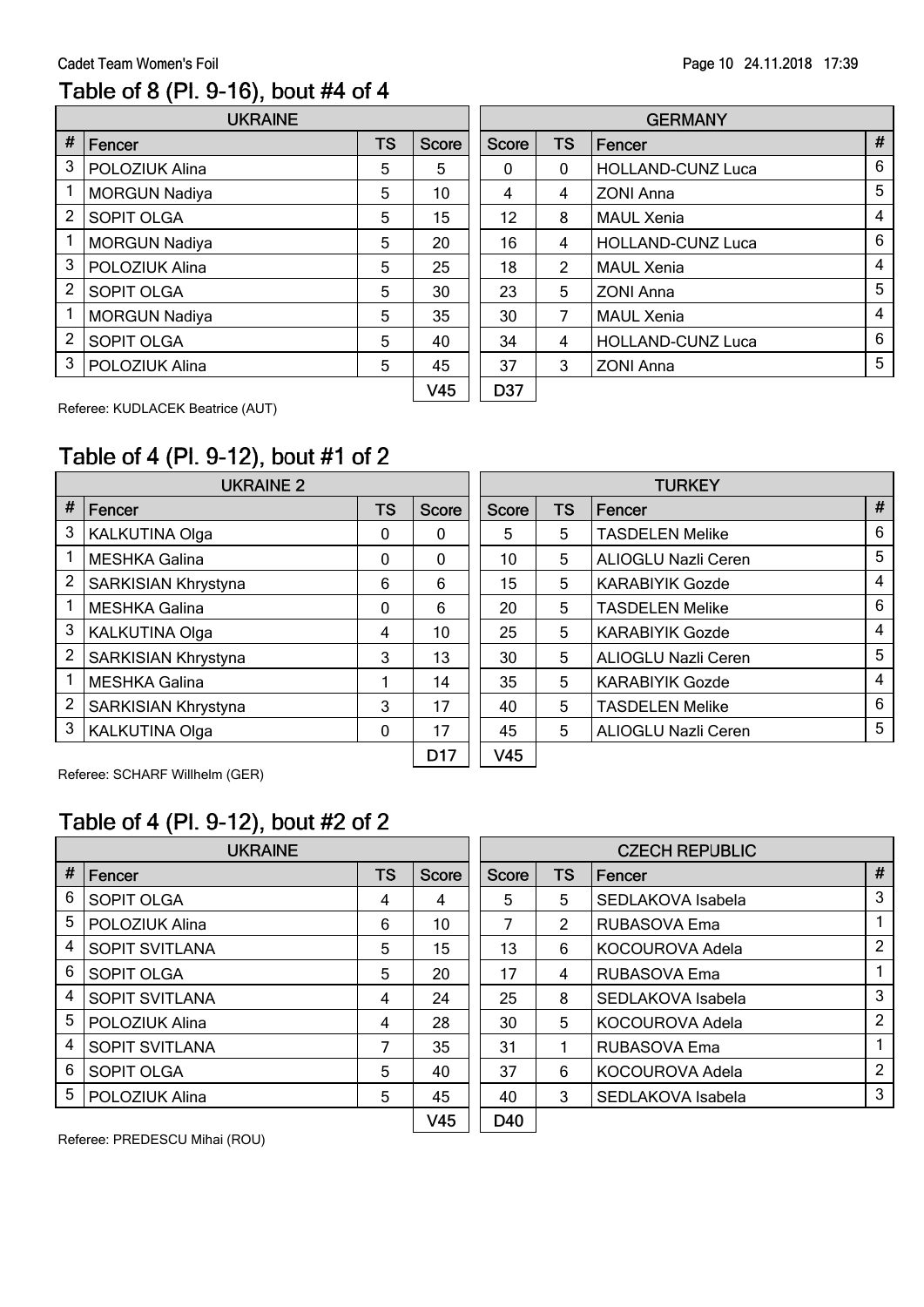#### Table of 2 (Pl. 9-10), bout #1 of 1

|                 | <b>UKRAINE</b>        |    |              | <b>TURKEY</b> |           |                              |   |  |
|-----------------|-----------------------|----|--------------|---------------|-----------|------------------------------|---|--|
| #               | Fencer                | TS | <b>Score</b> | <b>Score</b>  | <b>TS</b> | Fencer                       | Ħ |  |
| 6               | SOPIT OLGA            | 4  | 4            | 5             | 5         | <b>TASDELEN Melike</b>       | 3 |  |
| $5\overline{)}$ | SOPIT SVITLANA        |    | 5            | 10            | 5         | ALIOGLU Nazli Ceren          |   |  |
| $\overline{4}$  | <b>MORGUN Nadiya</b>  | 8  | 13           | 15            | 5         | <b>KARATABAN Selma Defne</b> | 2 |  |
| 6               | SOPIT OLGA            | 5  | 18           | 20            | 5         | ALIOGLU Nazli Ceren          |   |  |
| $\overline{4}$  | <b>MORGUN Nadiya</b>  | 5  | 23           | 25            | 5         | <b>TASDELEN Melike</b>       | 3 |  |
| 5               | SOPIT SVITLANA        | 7  | 30           | 27            | 2         | <b>KARATABAN Selma Defne</b> | 2 |  |
| $\overline{4}$  | <b>MORGUN Nadiya</b>  | 5  | 35           | 32            | 5         | ALIOGLU Nazli Ceren          |   |  |
| 6               | SOPIT OLGA            | 5  | 40           | 33            |           | <b>KARATABAN Selma Defne</b> | 2 |  |
| 5               | <b>SOPIT SVITLANA</b> | 5  | 45           | 39            | 6         | <b>TASDELEN Melike</b>       | 3 |  |
|                 |                       |    | <b>MAE</b>   | הפח           |           |                              |   |  |

|       |       | <b>TURKEY</b> |                              |   |  |  |  |  |
|-------|-------|---------------|------------------------------|---|--|--|--|--|
| Score | Score | <b>TS</b>     | Fencer                       | # |  |  |  |  |
| 4     | 5     | 5             | <b>TASDELEN Melike</b>       | 3 |  |  |  |  |
| 5     | 10    | 5             | <b>ALIOGLU Nazli Ceren</b>   | 1 |  |  |  |  |
| 13    | 15    | 5.            | KARATABAN Selma Defne        | 2 |  |  |  |  |
| 18    | 20    | 5.            | <b>ALIOGLU Nazli Ceren</b>   | 1 |  |  |  |  |
| 23    | 25    | 5.            | <b>TASDELEN Melike</b>       | 3 |  |  |  |  |
| 30    | 27    | 2             | KARATABAN Selma Defne        | 2 |  |  |  |  |
| 35    | 32    | 5.            | <b>ALIOGLU Nazli Ceren</b>   | 1 |  |  |  |  |
| 40    | 33    |               | <b>KARATABAN Selma Defne</b> | 2 |  |  |  |  |
| 45    | 39    | 6             | <b>TASDELEN Melike</b>       | 3 |  |  |  |  |
| V45   | D39   |               |                              |   |  |  |  |  |

Referee: KLUGER Vincent (GER)

### Bronze Medal, bout #1 of 1

|   | <b>UNITED STATES OF AMERICA 4</b> |           |       |                 | <b>AUSTRIA1</b> |                       |   |  |
|---|-----------------------------------|-----------|-------|-----------------|-----------------|-----------------------|---|--|
| # | Fencer                            | <b>TS</b> | Score | <b>Score</b>    | <b>TS</b>       | Fencer                | # |  |
| 6 | <b>HUNG Juliana</b>               | 4         | 4     | 5               | 5               | <b>GROESS Chiara</b>  | 3 |  |
| 5 | <b>LEE Annora</b>                 | 5         | 9     |                 | $\overline{2}$  | <b>FABIANEK Marie</b> |   |  |
| 4 | <b>CHUSID Renata</b>              | 6         | 15    |                 | $\Omega$        | <b>EISTERT Julia</b>  | 2 |  |
| 6 | <b>HUNG Juliana</b>               | 5         | 20    | 9               | $\overline{2}$  | <b>FABIANEK Marie</b> |   |  |
| 4 | <b>CHUSID Renata</b>              | 5         | 25    | 12              | 3               | <b>GROESS Chiara</b>  | 3 |  |
| 5 | <b>LEE Annora</b>                 | 5         | 30    | 20              | 8               | <b>EISTERT Julia</b>  | 2 |  |
| 4 | <b>CHUSID Renata</b>              | 5         | 35    | 22              | $\overline{2}$  | <b>FABIANEK Marie</b> |   |  |
| 6 | <b>HUNG Juliana</b>               | 5         | 40    | 25              | 3               | <b>EISTERT Julia</b>  | 2 |  |
| 5 | <b>LEE Annora</b>                 | 5         | 45    | 29              | 4               | <b>GROESS Chiara</b>  | 3 |  |
|   |                                   |           | V45   | D <sub>29</sub> |                 |                       |   |  |

Referee: SCHARF Willhelm (GER)

# Table of 4 (Pl. 5-8), bout #1 of 2

|                | <b>BELARUS1</b>       |               |                 |              | <b>ROMANIA</b> |                       |   |  |  |
|----------------|-----------------------|---------------|-----------------|--------------|----------------|-----------------------|---|--|--|
| $\#$           | Fencer                | TS            | <b>Score</b>    | <b>Score</b> | TS             | Fencer                | # |  |  |
| 3              | <b>ULASAVA Darya</b>  | 5             | 5               | 3            | 3              | <b>VASILE Karina</b>  | 6 |  |  |
|                | <b>HUDKOVA Karyna</b> | 2             | 7               | 10           | 7              | <b>DINCA Andreea</b>  | 5 |  |  |
| $\overline{2}$ | SHAFAROSTAVA Varvara  | 7             | 14              | 15           | 5              | <b>SOFRAN Teodora</b> | 4 |  |  |
|                | HUDKOVA Karyna        | $\mathcal{P}$ | 16              | 20           | 5              | <b>VASILE Karina</b>  | 6 |  |  |
| 3              | <b>ULASAVA Darya</b>  | 6             | 22              | 25           | 5              | <b>SOFRAN Teodora</b> | 4 |  |  |
| 2              | SHAFAROSTAVA Varvara  | 8             | 30              | 26           |                | <b>DINCA Andreea</b>  | 5 |  |  |
|                | HUDKOVA Karyna        | 5             | 35              | 31           | 5              | <b>SOFRAN Teodora</b> | 4 |  |  |
| 2              | SHAFAROSTAVA Varvara  | 5             | 40              | 32           |                | <b>VASILE Karina</b>  | 6 |  |  |
| 3              | <b>ULASAVA Darya</b>  | 5             | 45              | 37           | 5              | <b>DINCA Andreea</b>  | 5 |  |  |
|                |                       |               | V <sub>45</sub> | D37          |                |                       |   |  |  |

Referee: KLUGER Vincent (GER)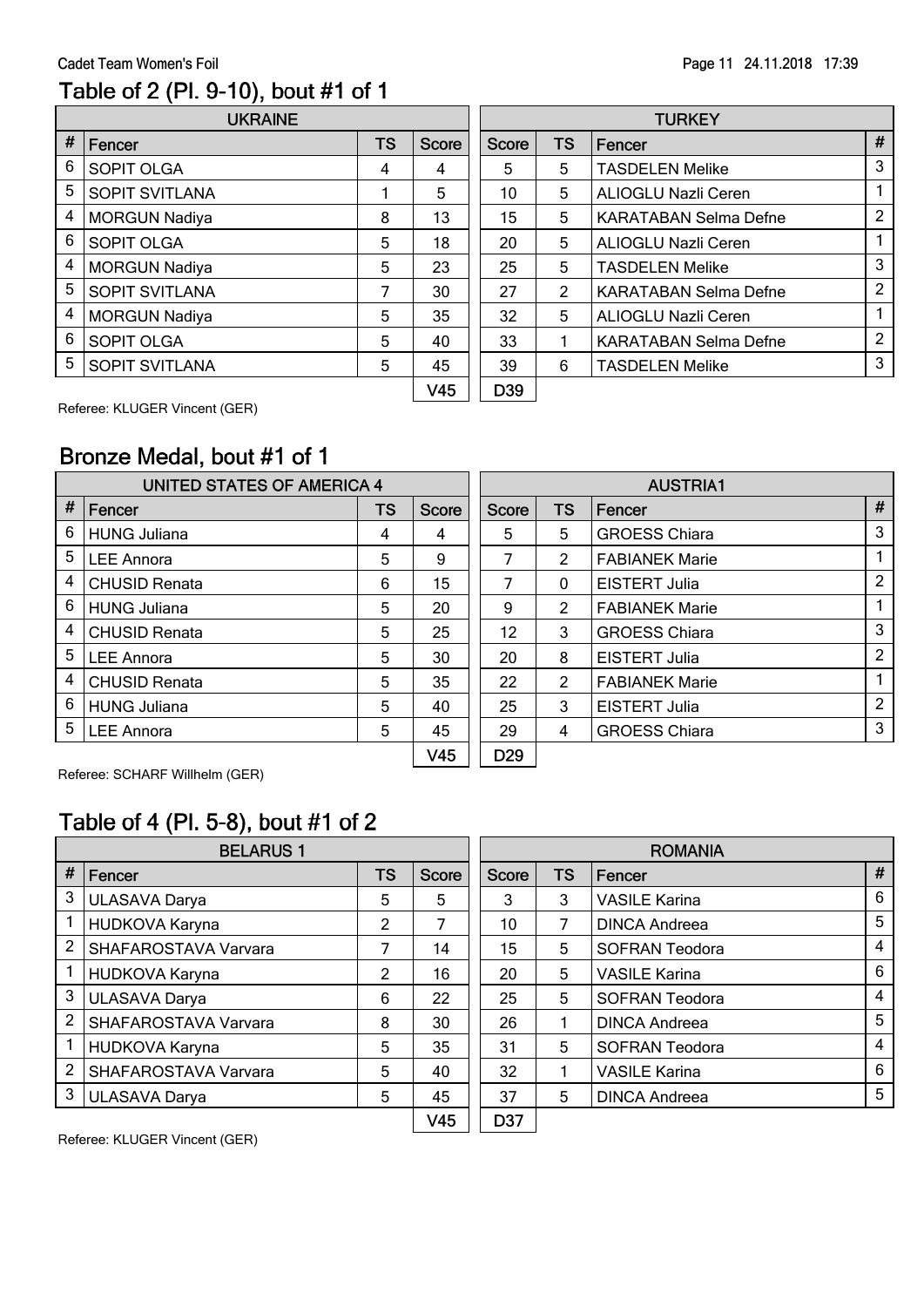#### Page 12 24.11.2018 17:39

### Table of 4 (Pl. 5-8), bout #2 of 2

|                | <b>UNITED STATES OF AMERICA 3</b> |                |              | <b>LATVIA</b> |                |                      |   |  |
|----------------|-----------------------------------|----------------|--------------|---------------|----------------|----------------------|---|--|
| #              | Fencer                            | <b>TS</b>      | <b>Score</b> | <b>Score</b>  | <b>TS</b>      | Fencer               | Ħ |  |
| 3              | YAROSHENKO Karina                 | 5              | 5            | 2             | $\overline{2}$ | MASLOBOJEVA Emilija  | 6 |  |
|                | <b>FERRARI Christina</b>          | 5              | 10           |               | 5              | SOLODKIHA Jekaterina | 5 |  |
| $\overline{2}$ | <b>HORSLEY Asherah</b>            | 5              | 15           | 12            | 5              | <b>MALNIECE Juta</b> | 4 |  |
|                | <b>FERRARI Christina</b>          | 5              | 20           | 14            | 2              | MASLOBOJEVA Emilija  | 6 |  |
| 3              | YAROSHENKO Karina                 | 5              | 25           | 22            | 8              | <b>MALNIECE Juta</b> | 4 |  |
| $\overline{2}$ | <b>HORSLEY Asherah</b>            | $\overline{2}$ | 27           | 30            | 8              | SOLODKIHA Jekaterina | 5 |  |
|                | <b>FERRARI Christina</b>          |                | 28           | 35            | 5              | <b>MALNIECE Juta</b> | 4 |  |
| $\overline{2}$ | <b>HORSLEY Asherah</b>            | 8              | 36           | 40            | 5              | MASLOBOJEVA Emilija  | 6 |  |
| 3              | YAROSHENKO Karina                 | 9              | 45           | 41            |                | SOLODKIHA Jekaterina | 5 |  |
|                |                                   |                | 111F         | <b>D.44</b>   |                |                      |   |  |

|                 |       | LATVIA    |                      |   |  |  |  |  |  |
|-----------------|-------|-----------|----------------------|---|--|--|--|--|--|
| Score           | Score | <b>TS</b> | Fencer               | # |  |  |  |  |  |
| 5               | 2     | 2         | MASLOBOJEVA Emilija  | 6 |  |  |  |  |  |
| 10              | 7     | 5         | SOLODKIHA Jekaterina | 5 |  |  |  |  |  |
| 15              | 12    | 5         | <b>MALNIECE Juta</b> | 4 |  |  |  |  |  |
| 20              | 14    | 2         | MASLOBOJEVA Emilija  | 6 |  |  |  |  |  |
| 25              | 22    | 8         | <b>MALNIECE Juta</b> | 4 |  |  |  |  |  |
| 27              | 30    | 8         | SOLODKIHA Jekaterina | 5 |  |  |  |  |  |
| 28              | 35    | 5         | <b>MALNIECE Juta</b> | 4 |  |  |  |  |  |
| 36              | 40    | 5         | MASLOBOJEVA Emilija  | 6 |  |  |  |  |  |
| 45              | 41    |           | SOLODKIHA Jekaterina | 5 |  |  |  |  |  |
| V <sub>45</sub> | D41   |           |                      |   |  |  |  |  |  |

Referee: VRBANC Tin (CRO)

# Table of 2 (Pl. 5-6), bout #1 of 1

|   | <b>UNITED STATES OF AMERICA 3</b> |    |              | <b>BELARUS 1</b> |                |                       |                |
|---|-----------------------------------|----|--------------|------------------|----------------|-----------------------|----------------|
| # | Fencer                            | TS | <b>Score</b> | <b>Score</b>     | TS             | Fencer                | #              |
| 3 | YAROSHENKO Karina                 | 5  | 5            | 2                | 2              | <b>ULASAVA Darya</b>  | 6              |
|   | NISHIMURA Madeleine               | 4  | 9            | 9                |                | SHAFAROSTAVA Varvara  | 5              |
| 2 | <b>HORSLEY Asherah</b>            | 6  | 15           | 14               | 5              | <b>KRYSHYNA Alena</b> | $\overline{4}$ |
|   | NISHIMURA Madeleine               | 5  | 20           | 15               |                | <b>ULASAVA Darya</b>  | 6              |
| 3 | YAROSHENKO Karina                 | 5  | 25           | 17               | $\overline{2}$ | <b>KRYSHYNA Alena</b> | $\overline{4}$ |
| 2 | <b>HORSLEY Asherah</b>            | 5  | 30           | 18               |                | SHAFAROSTAVA Varvara  | 5              |
|   | NISHIMURA Madeleine               | 5  | 35           | 19               |                | <b>KRYSHYNA Alena</b> | $\overline{4}$ |
| 2 | <b>HORSLEY Asherah</b>            | 5  | 40           | 21               | $\overline{2}$ | <b>ULASAVA Darya</b>  | 6              |
| 3 | YAROSHENKO Karina                 | 5  | 45           | 25               | 4              | SHAFAROSTAVA Varvara  | 5              |
|   |                                   |    | V45          | D <sub>25</sub>  |                |                       |                |

Referee: PREDESCU Mihai (ROU)

# Table of 2 (Pl. 7-8), bout #1 of 1

|   | <b>LATVIA</b>        |    |                 |              | <b>ROMANIA</b> |                       |   |  |  |
|---|----------------------|----|-----------------|--------------|----------------|-----------------------|---|--|--|
| # | Fencer               | TS | <b>Score</b>    | <b>Score</b> | TS             | Fencer                | # |  |  |
| 6 | SOLODKIHA Jekaterina |    |                 | 5            | 5              | <b>CORBU Emilia</b>   | 3 |  |  |
| 5 | <b>MALNIECE Juta</b> | 9  | 10              | 8            | 3              | <b>DINCA Andreea</b>  |   |  |  |
| 4 | MASLOBOJEVA Emilija  | 5  | 15              | 12           | 4              | <b>SOFRAN Teodora</b> | 2 |  |  |
| 6 | SOLODKIHA Jekaterina | 5  | 20              | 12           | $\Omega$       | <b>DINCA Andreea</b>  | 1 |  |  |
| 4 | MASLOBOJEVA Emilija  |    | 21              | 20           | 8              | <b>CORBU Emilia</b>   | 3 |  |  |
| 5 | <b>MALNIECE Juta</b> | 9  | 30              | 21           |                | <b>SOFRAN Teodora</b> | 2 |  |  |
| 4 | MASLOBOJEVA Emilija  |    |                 |              |                | <b>DINCA Andreea</b>  |   |  |  |
| 6 | SOLODKIHA Jekaterina |    |                 |              |                | <b>SOFRAN Teodora</b> | 2 |  |  |
| 5 | <b>MALNIECE Juta</b> |    | 42              | 39           |                | <b>CORBU Emilia</b>   | 3 |  |  |
|   |                      |    | V <sub>42</sub> | D39          |                |                       |   |  |  |

Referee: ENACHE-MIJA Bianca (GER)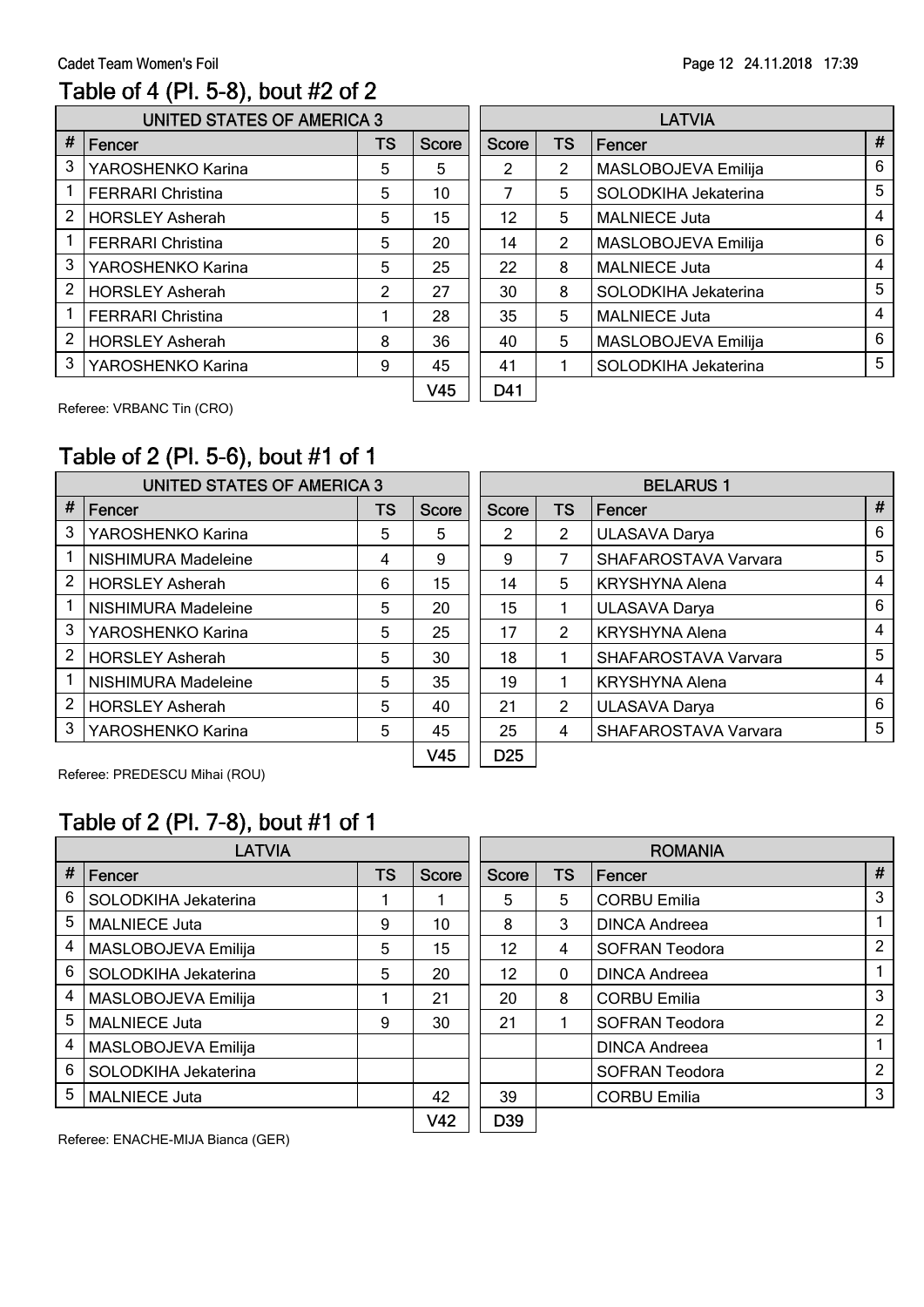#### Table of 2 (Pl. 11-12), bout #1 of 1

|                | <b>CZECH REPUBLIC</b>   |           |              | <b>UKRAINE 2</b> |                |                            |   |
|----------------|-------------------------|-----------|--------------|------------------|----------------|----------------------------|---|
| #              | Fencer                  | <b>TS</b> | <b>Score</b> | <b>Score</b>     | <b>TS</b>      | Fencer                     | Ħ |
| 3              | SEDLAKOVA Isabela       | 2         | 2            | 5                | 5              | SARKISIAN Khrystyna        | 6 |
|                | <b>ILLEKOVA Michala</b> | 3         | 5            | 10               | 5              | <b>KALKUTINA Olga</b>      | 5 |
| $\overline{2}$ | KOCOUROVA Adela         | 10        | 15           | 13               | 3              | <b>MESHKA Galina</b>       | 4 |
|                | <b>ILLEKOVA Michala</b> | 4         | 19           | 20               | 7              | <b>SARKISIAN Khrystyna</b> | 6 |
| 3              | SEDLAKOVA Isabela       | 6         | 25           | 22               | $\overline{2}$ | <b>MESHKA Galina</b>       | 4 |
| $\overline{2}$ | KOCOUROVA Adela         | 5         | 30           | 28               | 6              | <b>KALKUTINA Olga</b>      | 5 |
|                | <b>ILLEKOVA Michala</b> | 5         | 35           | 29               |                | <b>MESHKA Galina</b>       | 4 |
| 2              | KOCOUROVA Adela         | 5         | 40           | 34               | 5              | <b>SARKISIAN Khrystyna</b> | 6 |
| 3              | SEDLAKOVA Isabela       | 5         | 45           | 34               | $\mathbf{0}$   | <b>KALKUTINA Olga</b>      | 5 |
|                |                         |           | <b>VAL</b>   | D24.             |                |                            |   |

|                 |              |           | <b>UKRAINE 2</b>           |   |
|-----------------|--------------|-----------|----------------------------|---|
| <b>Score</b>    | <b>Score</b> | <b>TS</b> | Fencer                     | # |
| 2               | 5            | 5         | SARKISIAN Khrystyna        | 6 |
| 5               | 10           | 5         | <b>KALKUTINA Olga</b>      | 5 |
| 15              | 13           | 3         | <b>MESHKA Galina</b>       | 4 |
| 19              | 20           | 7         | <b>SARKISIAN Khrystyna</b> | 6 |
| 25              | 22           | 2         | <b>MESHKA Galina</b>       | 4 |
| 30              | 28           | 6         | <b>KALKUTINA Olga</b>      | 5 |
| 35              | 29           |           | <b>MESHKA Galina</b>       | 4 |
| 40              | 34           | 5         | <b>SARKISIAN Khrystyna</b> | 6 |
| 45              | 34           | 0         | <b>KALKUTINA Olga</b>      | 5 |
| V <sub>45</sub> | D34          |           |                            |   |

Referee: CZSANAT Adner (TUR)

# Table of 4 (Pl. 13-16), bout #1 of 2

|   | <b>SERBIA</b>         |           |       | <b>GERMANY 5</b> |           |                         |                |
|---|-----------------------|-----------|-------|------------------|-----------|-------------------------|----------------|
| # | Fencer                | <b>TS</b> | Score | <b>Score</b>     | <b>TS</b> | Fencer                  | #              |
| 6 | JELICIC Julija        | 5         | 5     | 3                | 3         | <b>ADRIAN Maria</b>     | 3              |
| 5 | ZDRAVKOVIC Jovana     |           | 6     | 10               |           | <b>JOHA Cora</b>        |                |
| 4 | <b>SKOBIC Milena</b>  | 3         | 9     | 15               | 5         | LINDNER Isabella        | 2              |
| 6 | JELICIC Julija        | 11        | 20    | 18               | 3         | <b>JOHA Cora</b>        |                |
| 4 | <b>SKOBIC Milena</b>  | 0         | 20    | 25               | 7         | <b>ADRIAN Maria</b>     | 3              |
| 5 | ZDRAVKOVIC Jovana     |           | 21    | 30               | 5         | <b>LINDNER Isabella</b> | 2              |
| 4 | <b>SKOBIC Milena</b>  | 5         | 26    | 35               | 5         | <b>JOHA Cora</b>        |                |
| 6 | <b>JELICIC Julija</b> | 11        | 37    | 40               | 5         | <b>LINDNER Isabella</b> | $\overline{2}$ |
| 5 | ZDRAVKOVIC Jovana     | 4         | 41    | 45               | 5         | <b>ADRIAN Maria</b>     | 3              |
|   |                       |           | D41   | V45              |           |                         |                |

Referee: PUPSHYNOVICH Uladzimir (BLR)

# Table of 4 (Pl. 13-16), bout #2 of 2

|   | <b>GERMANY</b>                |    | <b>LATVIA 2</b> |              |           |                       |   |  |  |
|---|-------------------------------|----|-----------------|--------------|-----------|-----------------------|---|--|--|
| # | Fencer                        | TS | <b>Score</b>    | <b>Score</b> | <b>TS</b> | Fencer                | # |  |  |
| 6 | <b>KRAUSE Angelina-Noelle</b> | 4  | 4               | 5            | 5         | SITOVA Olga           | 3 |  |  |
| 5 | <b>ZONI Anna</b>              | 6  | 10              | 8            | 3         | <b>KAIRANE Marija</b> |   |  |  |
| 4 | <b>HOLLAND-CUNZ Luca</b>      | 5  | 15              | 11           | 3         | PARHOMENKO Anastasija | 2 |  |  |
| 6 | <b>KRAUSE Angelina-Noelle</b> | 5  | 20              | 16           | 5         | <b>KAIRANE Marija</b> |   |  |  |
| 4 | <b>HOLLAND-CUNZ Luca</b>      | 5  | 25              | 18           | 2         | SITOVA Olga           | 3 |  |  |
| 5 | <b>ZONI Anna</b>              | 5  | 30              | 22           | 4         | PARHOMENKO Anastasija | 2 |  |  |
| 4 | <b>HOLLAND-CUNZ Luca</b>      | 5  | 35              | 23           |           | <b>KAIRANE Marija</b> |   |  |  |
| 6 | <b>KRAUSE Angelina-Noelle</b> | 5  | 40              | 27           | 4         | PARHOMENKO Anastasija | 2 |  |  |
| 5 | <b>ZONI Anna</b>              | 5  | 45              | 31           | 4         | SITOVA Olga           | 3 |  |  |
|   |                               |    | D31             |              |           |                       |   |  |  |

Referee: GREEN Michael (USA)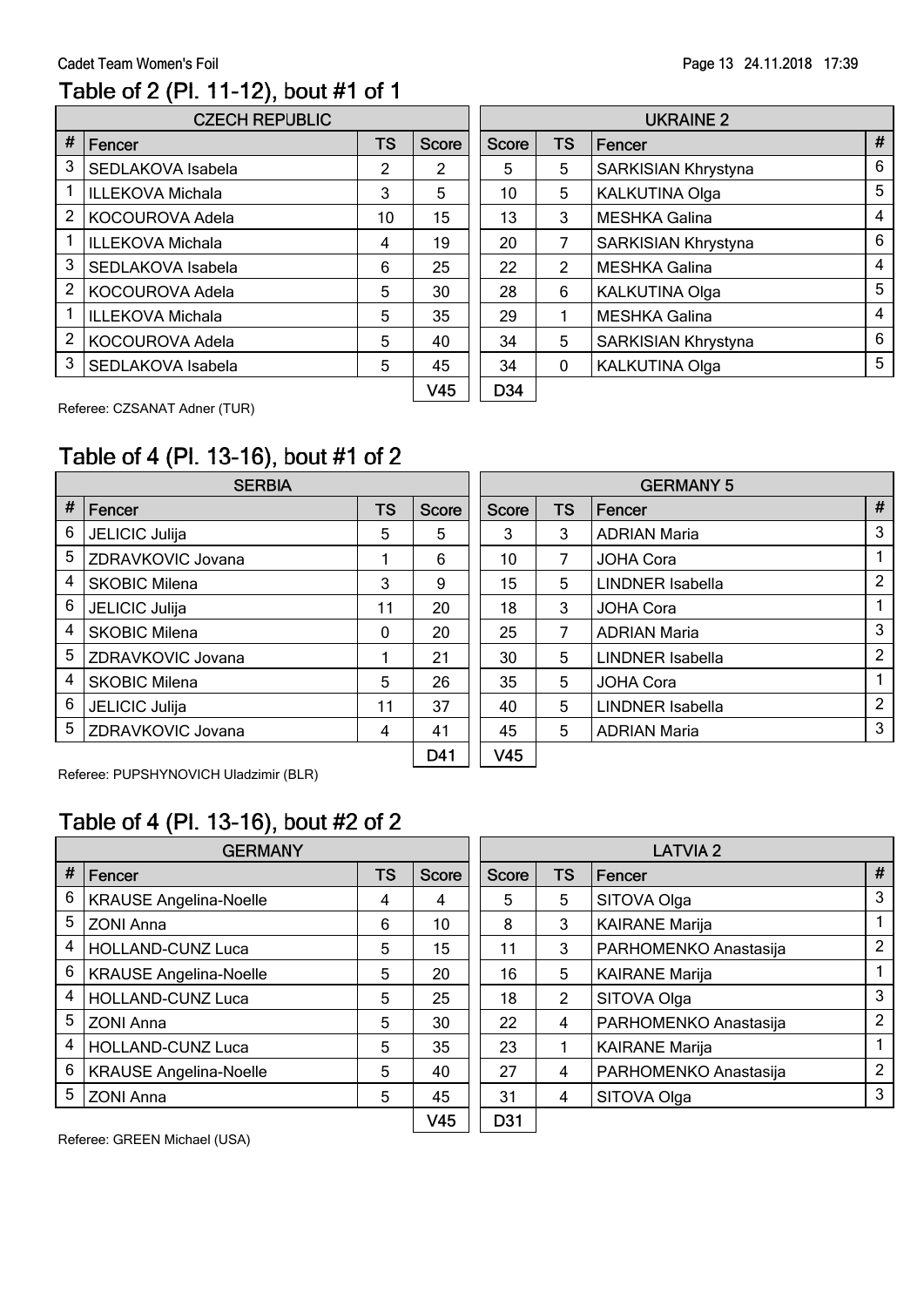# Table of 2 (Pl. 13-14), bout #1 of 1

|                | <b>GERMANY</b>           |           |              | <b>GERMANY 5</b> |                |                         |   |  |  |  |
|----------------|--------------------------|-----------|--------------|------------------|----------------|-------------------------|---|--|--|--|
| #              | Fencer                   | <b>TS</b> | <b>Score</b> | <b>Score</b>     | <b>TS</b>      | Fencer                  | Ħ |  |  |  |
| 3              | <b>MAUL Xenia</b>        | 5         | 5            |                  |                | <b>JOHA Cora</b>        | 6 |  |  |  |
|                | <b>HOLLAND-CUNZ Luca</b> | 5         | 10           | 3                | $\overline{2}$ | <b>ADRIAN Maria</b>     | 5 |  |  |  |
| $\overline{2}$ | <b>ZONI Anna</b>         | 5         | 15           | 6                | 3              | LINDNER Isabella        | 4 |  |  |  |
|                | <b>HOLLAND-CUNZ Luca</b> | 5         | 20           |                  |                | JOHA Cora               | 6 |  |  |  |
| 3              | <b>MAUL Xenia</b>        | 5         | 25           | 13               | 6              | LINDNER Isabella        | 4 |  |  |  |
| $\overline{2}$ | <b>ZONI Anna</b>         | 5         | 30           | 15               | $\overline{2}$ | <b>ADRIAN Maria</b>     | 5 |  |  |  |
|                | HOLLAND-CUNZ Luca        | 5         | 35           | 16               |                | <b>LINDNER Isabella</b> | 4 |  |  |  |
| $\overline{2}$ | <b>ZONI Anna</b>         | 5         | 40           | 20               | 4              | <b>JOHA Cora</b>        | 6 |  |  |  |
| 3              | <b>MAUL Xenia</b>        | 5         | 45           | 25               | 5              | <b>ADRIAN Maria</b>     | 5 |  |  |  |
|                |                          |           | <b>MAR</b>   | <b>DOR</b>       |                |                         |   |  |  |  |

|              | <b>GERMANY 5</b> |           |                         |   |  |  |  |  |  |
|--------------|------------------|-----------|-------------------------|---|--|--|--|--|--|
| <b>Score</b> | <b>Score</b>     | <b>TS</b> | Fencer                  | # |  |  |  |  |  |
| 5            |                  | 1         | <b>JOHA Cora</b>        | 6 |  |  |  |  |  |
| 10           | 3                | 2         | <b>ADRIAN Maria</b>     | 5 |  |  |  |  |  |
| 15           | 6                | 3         | <b>LINDNER Isabella</b> | 4 |  |  |  |  |  |
| 20           | 7                | 1         | <b>JOHA Cora</b>        | 6 |  |  |  |  |  |
| 25           | 13               | 6         | <b>LINDNER Isabella</b> | 4 |  |  |  |  |  |
| 30           | 15               | 2         | <b>ADRIAN Maria</b>     | 5 |  |  |  |  |  |
| 35           | 16               | 1         | <b>LINDNER Isabella</b> | 4 |  |  |  |  |  |
| 40           | 20               | 4         | <b>JOHA Cora</b>        | 6 |  |  |  |  |  |
| 45           | 25               | 5         | <b>ADRIAN Maria</b>     | 5 |  |  |  |  |  |
| V45          | D25              |           |                         |   |  |  |  |  |  |

Referee: VRBANC Tin (CRO)

# Table of 2 (Pl. 15-16), bout #1 of 1

|   | <b>LATVIA 2</b>       |           | <b>SERBIA</b>   |              |                |                      |   |  |  |
|---|-----------------------|-----------|-----------------|--------------|----------------|----------------------|---|--|--|
| # | Fencer                | <b>TS</b> | <b>Score</b>    | <b>Score</b> | <b>TS</b>      | Fencer               | # |  |  |
| 6 | PARHOMENKO Anastasija | 5         | 5               | 4            | 4              | STOJANOVIC Sonja     | 3 |  |  |
| 5 | SITOVA Olga           |           | 10              | 6            | 2              | <b>SKOBIC Milena</b> |   |  |  |
| 4 | <b>KAIRANE Marija</b> | 5         | 15              |              |                | ZDRAVKOVIC Jovana    | 2 |  |  |
| 6 | PARHOMENKO Anastasija | 5         | 20              | 9            | 2              | <b>SKOBIC Milena</b> |   |  |  |
| 4 | <b>KAIRANE Marija</b> | 5         | 25              | 14           | 5              | STOJANOVIC Sonja     | 3 |  |  |
| 5 | SITOVA Olga           | 5         | 30              | 16           | $\overline{2}$ | ZDRAVKOVIC Jovana    | 2 |  |  |
| 4 | <b>KAIRANE Marija</b> | 5         | 35              | 17           |                | <b>SKOBIC Milena</b> |   |  |  |
| 6 | PARHOMENKO Anastasija | 5         | 40              | 17           | 0              | ZDRAVKOVIC Jovana    | 2 |  |  |
| 5 | SITOVA Olga           | 5         | 45              | 28           | 11             | STOJANOVIC Sonja     | 3 |  |  |
|   |                       |           | D <sub>28</sub> |              |                |                      |   |  |  |

Referee: GREEN Michael (USA)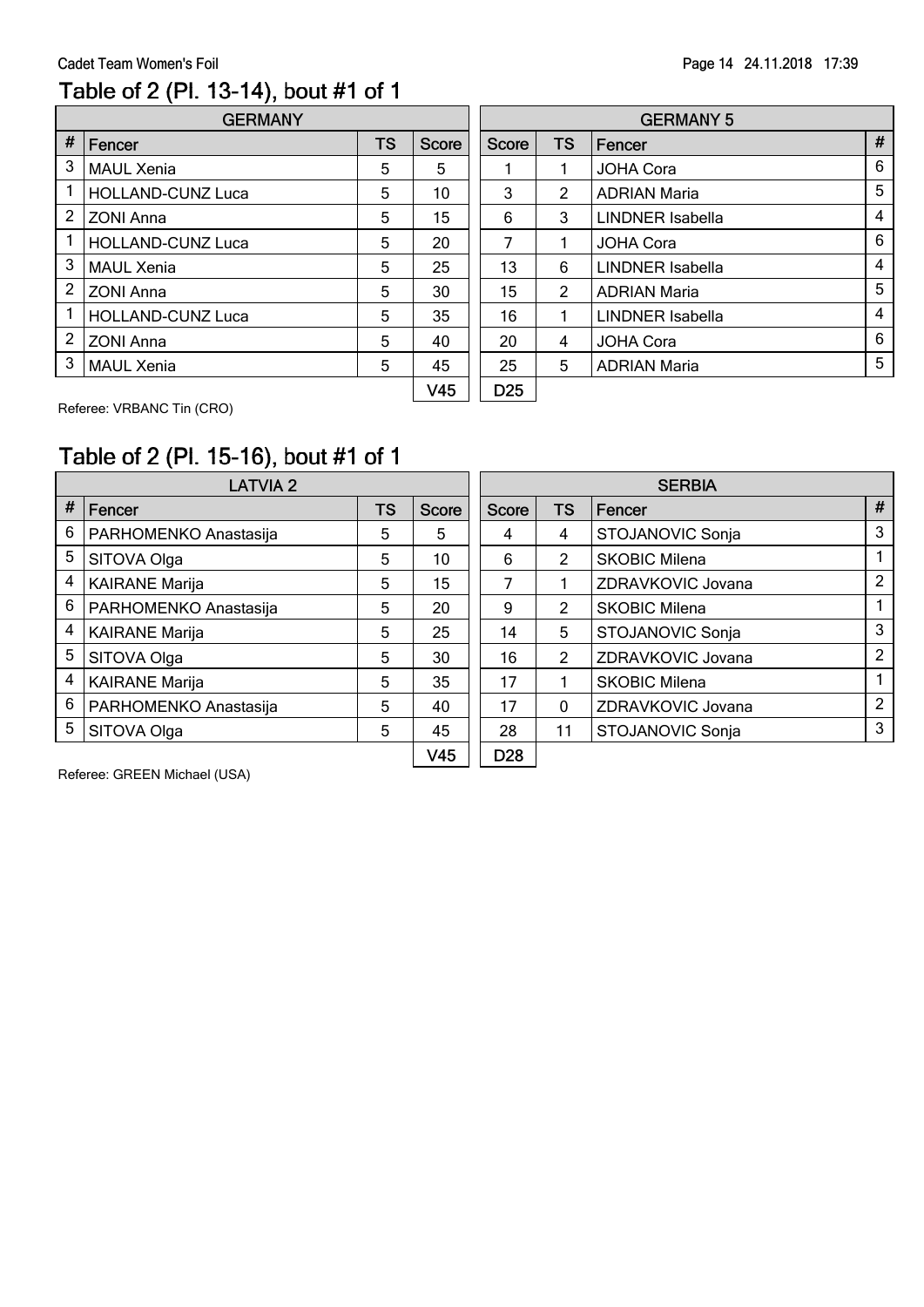





| Tournament:   | ECC Foil Moedling 2018             |
|---------------|------------------------------------|
| Date:         | Samstag, 24. November 2018 - 10:00 |
| FIE Document: | FE FIE 0012                        |

| Place                   | Name                       | Country    |
|-------------------------|----------------------------|------------|
| $\overline{\mathbb{1}}$ | UNITED STATES OF AMERICA 1 | <b>USA</b> |
| $\overline{2}$          | UNITED STATES OF AMERICA 2 | <b>USA</b> |
| $\overline{3}$          | UNITED STATES OF AMERICA 4 | <b>USA</b> |
| $\overline{4}$          | <b>AUSTRIA1</b>            | AUT        |
| $\overline{5}$          | UNITED STATES OF AMERICA 3 | <b>USA</b> |
| $\overline{6}$          | <b>BELARUS1</b>            | <b>BLR</b> |
| 7                       | LATVIA                     | LAT        |
| $\overline{8}$          | <b>ROMANIA</b>             | <b>ROU</b> |
| 9                       | <b>UKRAINE</b>             | <b>UKR</b> |
| $\overline{10}$         | <b>TURKEY</b>              | TUR        |
| $\overline{11}$         | <b>CZECH REPUBLIC</b>      | <b>CZE</b> |
| $\overline{12}$         | <b>UKRAINE 2</b>           | <b>UKR</b> |
| $\overline{13}$         | <b>GERMANY</b>             | <b>GER</b> |
| $\overline{14}$         | <b>GERMANY 5</b>           | <b>GER</b> |
| 15                      | <b>LATVIA 2</b>            | LAT        |
| 16                      | <b>SERBIA</b>              | <b>SRB</b> |
| $\overline{17}$         | ROMANIA 2                  | <b>ROU</b> |
| $\overline{18}$         | <b>GERMANY 2</b>           | <b>GER</b> |
| $\overline{19}$         | <b>GERMANY 3</b>           | <b>GER</b> |
| $\overline{20}$         | <b>NETHERLANDS</b>         | <b>NED</b> |
| $\overline{21}$         | ROMANIA 3                  | <b>ROU</b> |
| $\overline{22}$         | <b>BELARUS 2</b>           | <b>BLR</b> |
| 23                      | <b>GERMANY 4</b>           | <b>GER</b> |
| $\overline{24}$         | <b>TURKEY 2</b>            | <b>TUR</b> |
| 25                      | <b>AUSTRIA2</b>            | <b>AUT</b> |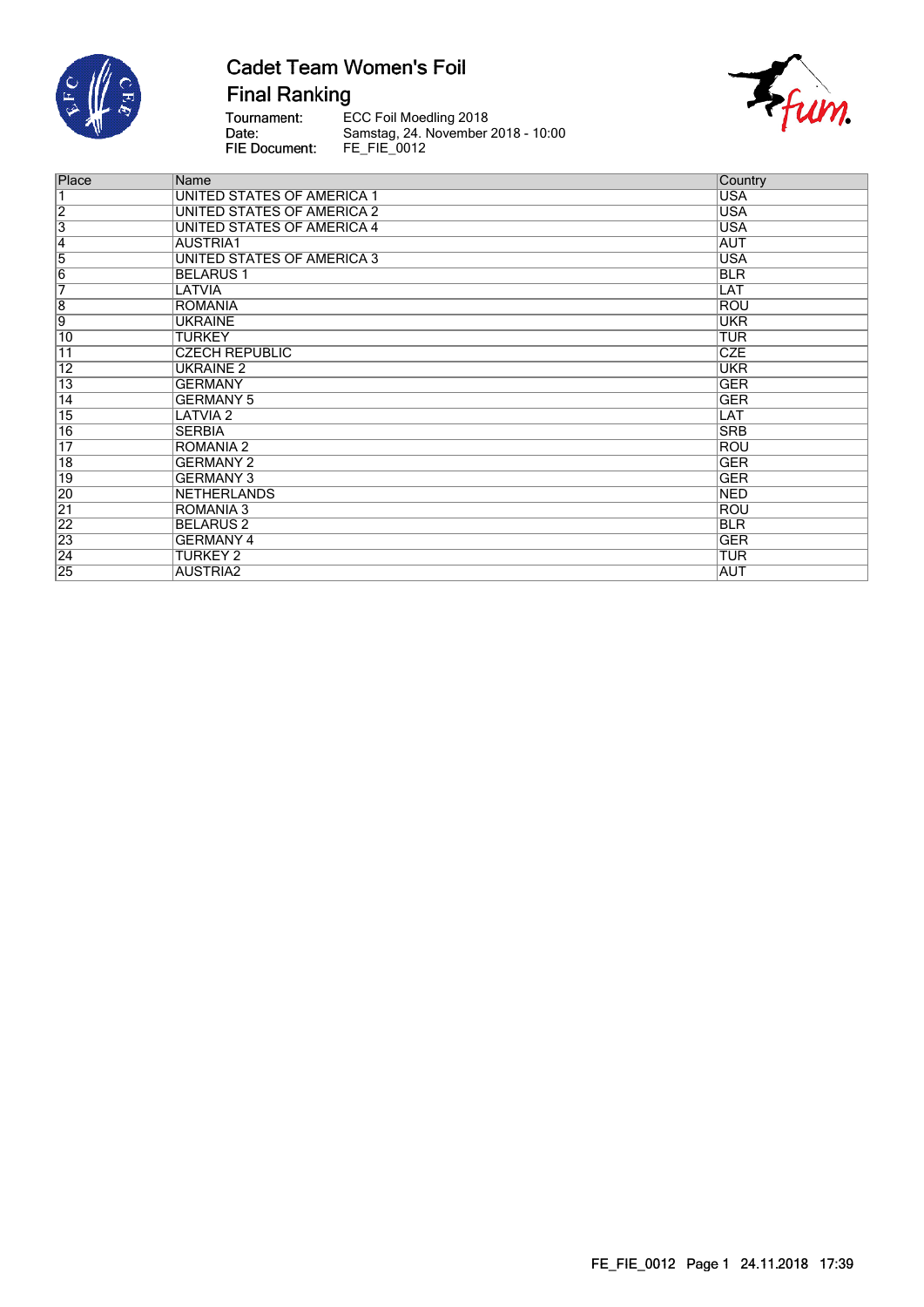

#### Referee Activity Report for Cadet Team Women's Foil



Tournament: ECC Foil Moedling 2018 Date: Samstag, 24. November 2018 - 10:00 FIE Document: FE FIE 0017

| Name                     | Country    | <b>EFC Rating</b> | Member # | T32     | T16                       | $1 - 8$ | <b>Semi</b> | Bronze | Gold   | $ 5-8 $ | $5-6$  | $7-8$  | $ 9-16 $ | $ 9-12 $ | $ 9-10 $ | $11-12$ | $13 - 16$ | $13 - 14$     |
|--------------------------|------------|-------------------|----------|---------|---------------------------|---------|-------------|--------|--------|---------|--------|--------|----------|----------|----------|---------|-----------|---------------|
| <b>CZSANAT Adner</b>     | TUR        |                   |          |         |                           |         |             |        |        |         |        |        |          |          |          | ∣Ref: 1 |           |               |
| ENACHE-MIJA Bianca       | <b>GER</b> |                   |          | Ref: 1  | $\overline{\text{Ref}}$ . | Ref: 1  | ∣Ref: 1     |        |        |         |        | Ref: 1 |          |          |          |         |           |               |
| <b>IGREEN Michael</b>    | <b>USA</b> |                   | 00846350 |         |                           |         |             |        |        |         |        |        | ∣Ref: 1  |          |          |         | Ref: 1    |               |
| HASIK Karel              | <b>CZE</b> |                   | 00848542 | lRef: 1 | Ref: 1                    |         |             |        |        |         |        |        |          |          |          |         |           |               |
| <b>KLUGER Vincent</b>    | <b>GER</b> |                   | 00842506 | lRef: 1 | ∣Ref: 1                   | Ref: 1  |             |        |        | IRef: 1 |        |        |          |          | Ref: 1   |         |           |               |
| <b>KUDLACEK Beatrice</b> | <b>AUT</b> |                   | 00832472 | lRef: 1 | Ref: 1                    |         |             |        |        |         |        |        | Ref: 1   |          |          |         |           |               |
| LELEYKO Olga             | <b>UKR</b> |                   | 00833461 | ∣Ref: 1 | ∣Ref: 1                   | Ref: 1  | Ref:        |        |        |         |        |        |          |          |          |         |           |               |
| <b>POST Patrick</b>      | <b>NED</b> |                   | 00002786 | IRef: 1 | Ref: 1                    | Ref: 1  |             |        |        |         |        |        |          |          |          |         |           |               |
| <b>PREDESCU Mihai</b>    | <b>ROU</b> |                   | 00834516 | lRef: 1 |                           |         |             |        |        |         | Ref: 1 |        | lRef: 1  | Ref: 1   |          |         |           |               |
| PUPSHYNOVICH Uladzimir   | <b>BLR</b> |                   | 00843701 | ∣Ref: 1 | Ref: 1                    |         |             |        | Ref: 1 |         |        |        | lRef: 1  |          |          |         | Ref: 1    |               |
| <b>SCHARF Willhelm</b>   | <b>GER</b> |                   | 00688999 | lRef: 1 | Ref: 1                    |         |             | Ref: 1 |        |         |        |        |          | Ref: 1   |          |         |           |               |
| <b>VRBANC Tin</b>        | <b>CRO</b> |                   | 00828191 |         |                           |         |             |        |        | Ref: 1  |        |        |          |          |          |         |           | <b>Ref: 1</b> |